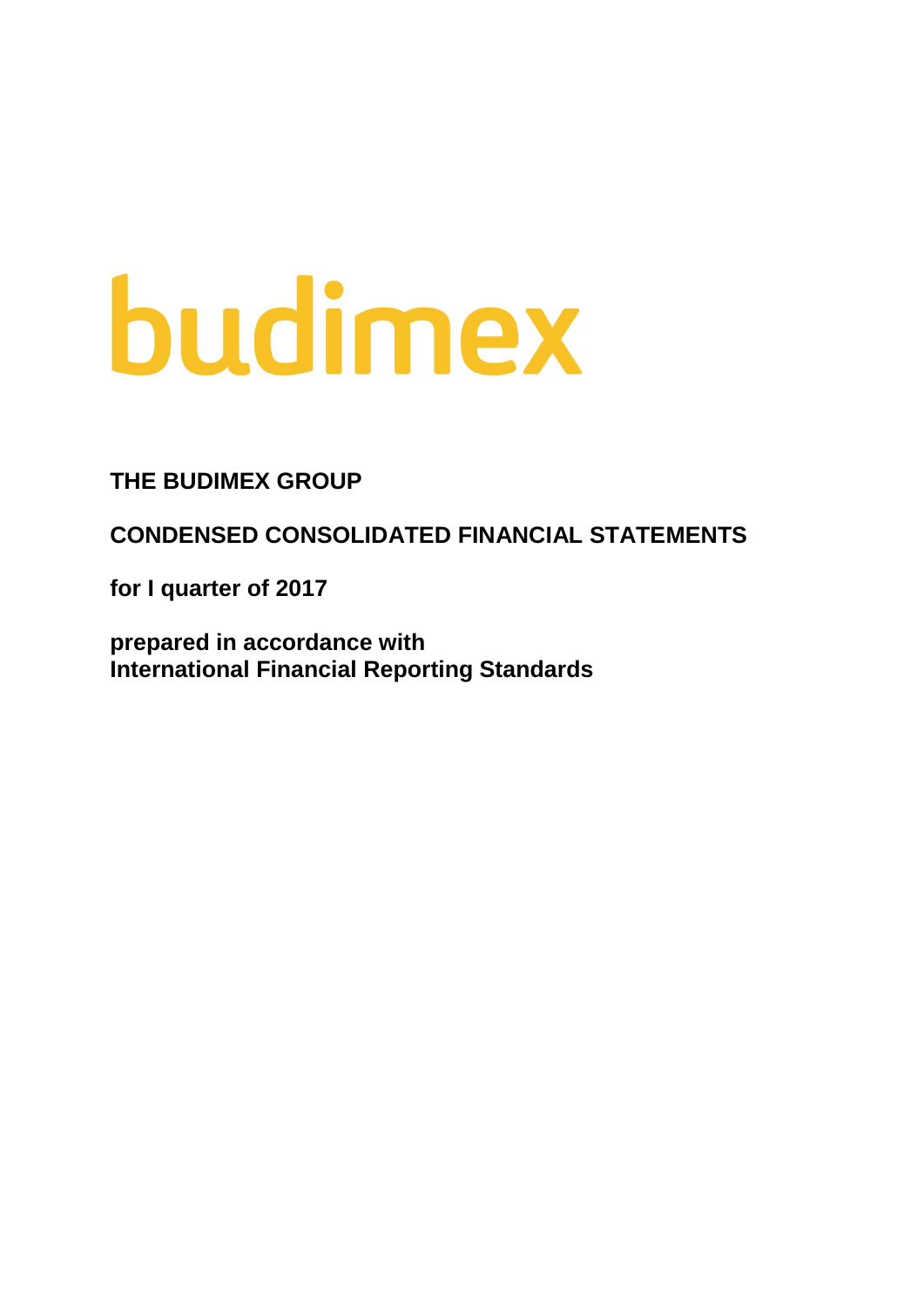## budimex

*(all amounts are expressed in PLN thousand)*

#### **Table of contents**

| 1.   |                                                                                                            |  |
|------|------------------------------------------------------------------------------------------------------------|--|
| 1.1. |                                                                                                            |  |
| 1.2. |                                                                                                            |  |
| 1.3. | Description of the changes in the composition of the Group together with the indication of their           |  |
|      |                                                                                                            |  |
| 2.   |                                                                                                            |  |
| 3.   |                                                                                                            |  |
| 3.1. | Accounting policies and basis of preparing the consolidated financial statements of the Budimex            |  |
|      |                                                                                                            |  |
| 3.2. | Changes in accounting principles and the method of preparation of financial statements 12                  |  |
| 3.3. |                                                                                                            |  |
| 3.4. |                                                                                                            |  |
| 4.   | Descriptions of factors and events which had a material effect on the financial result of the Budimex      |  |
|      |                                                                                                            |  |
| 5.   |                                                                                                            |  |
| 6.   |                                                                                                            |  |
| 6.1. |                                                                                                            |  |
| 6.2. |                                                                                                            |  |
| 6.3. |                                                                                                            |  |
| 7.   |                                                                                                            |  |
| 8.   | Factors which will affect results achieved by the Group in a period covering at least the next quarter  18 |  |
| 9.   | The main events in the first quarter of 2017 and significant events after 31 March 2017  19                |  |
| 10.  |                                                                                                            |  |
| 11.  | The Management Board's position on the feasibility of results stated in the financial forecasts            |  |
|      | published earlier for the year in view of the financial results presented in the quarterly report in       |  |
|      |                                                                                                            |  |
| 12.  | Statement of ownership of shares of Budimex SA or rights to such shares (options) held by the              |  |
|      | managing or supervisory persons of Budimex SA as at the date of publication of this report together        |  |
|      |                                                                                                            |  |
| 13.  | Proceedings pending as at 31 March 2017 before court, competent arbitration body or any public             |  |
|      |                                                                                                            |  |
| 13.  |                                                                                                            |  |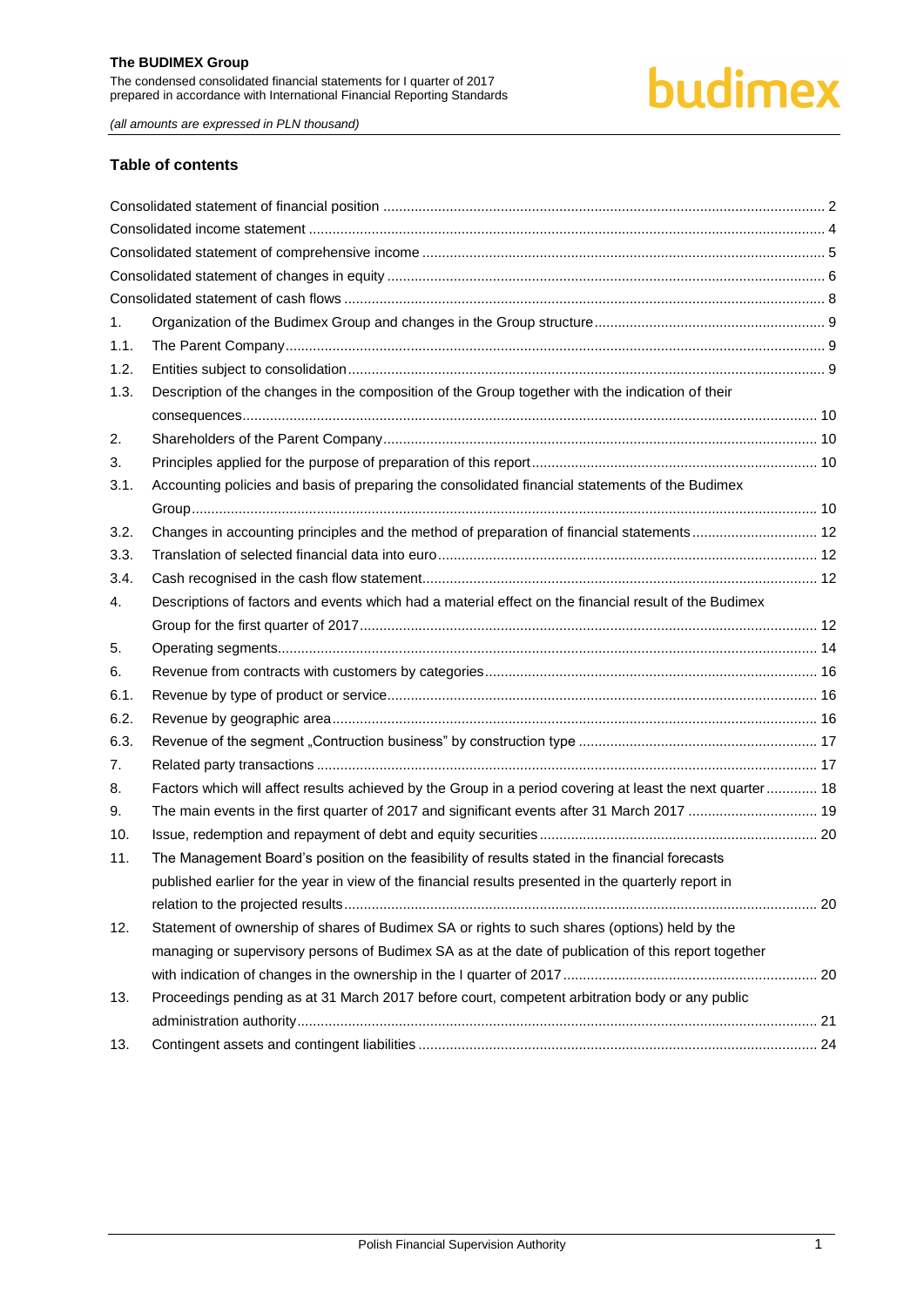

*(all amounts are expressed in PLN thousand)*

#### <span id="page-2-0"></span>**Consolidated statement of financial position**

| <b>ASSETS</b>                                                          | 31 March 2017 | 31 December 2016 |
|------------------------------------------------------------------------|---------------|------------------|
| Non-currents (long-term) assets                                        |               |                  |
| Property, plant and equipment                                          | 137 335       | 114 674          |
| Investment properties                                                  | 25 545        | 25 5 81          |
| Intangible assets                                                      | 28 913        | 29 9 26          |
| Goodwill of subordinated entities                                      | 73 237        | 73 237           |
| Investments in equity accounted entities                               | 40 945        | 43 4 27          |
| Available-for-sale financial assets                                    | 9 3 9 6       | 9 3 9 6          |
| Retentions for construction contracts                                  | 24 554        | 23 333           |
| Trade and other receivables                                            | 34 724        | 36 256           |
| Receivables from service concession agreement                          | 46 180        | 46 096           |
| Other financial assets                                                 | 16 588        | 10 0 35          |
| Deferred tax assets                                                    | 440 066       | 444 975          |
| Total non-current (long-term) assets                                   | 877 483       | 856 936          |
| <b>Current (short-term) assets</b>                                     |               |                  |
| Inventories                                                            | 1 344 824     | 1 183 649        |
| Trade and other receivables                                            | 520 263       | 516720           |
| Retentions for construction contracts                                  | 31 733        | 30 818           |
| Amounts due and receivable from customers under construction contracts | 399 793       | 288 456          |
| Current tax assets                                                     | 10 508        | 194              |
| Other financial assets                                                 | 100 509       | 1758             |
| Cash and cash equivalents                                              | 2 030 397     | 2 715 134        |
| Total current (short-term) assets                                      | 4 438 027     | 4736729          |
| <b>TOTAL ASSETS</b>                                                    | 5 315 510     | 5 593 665        |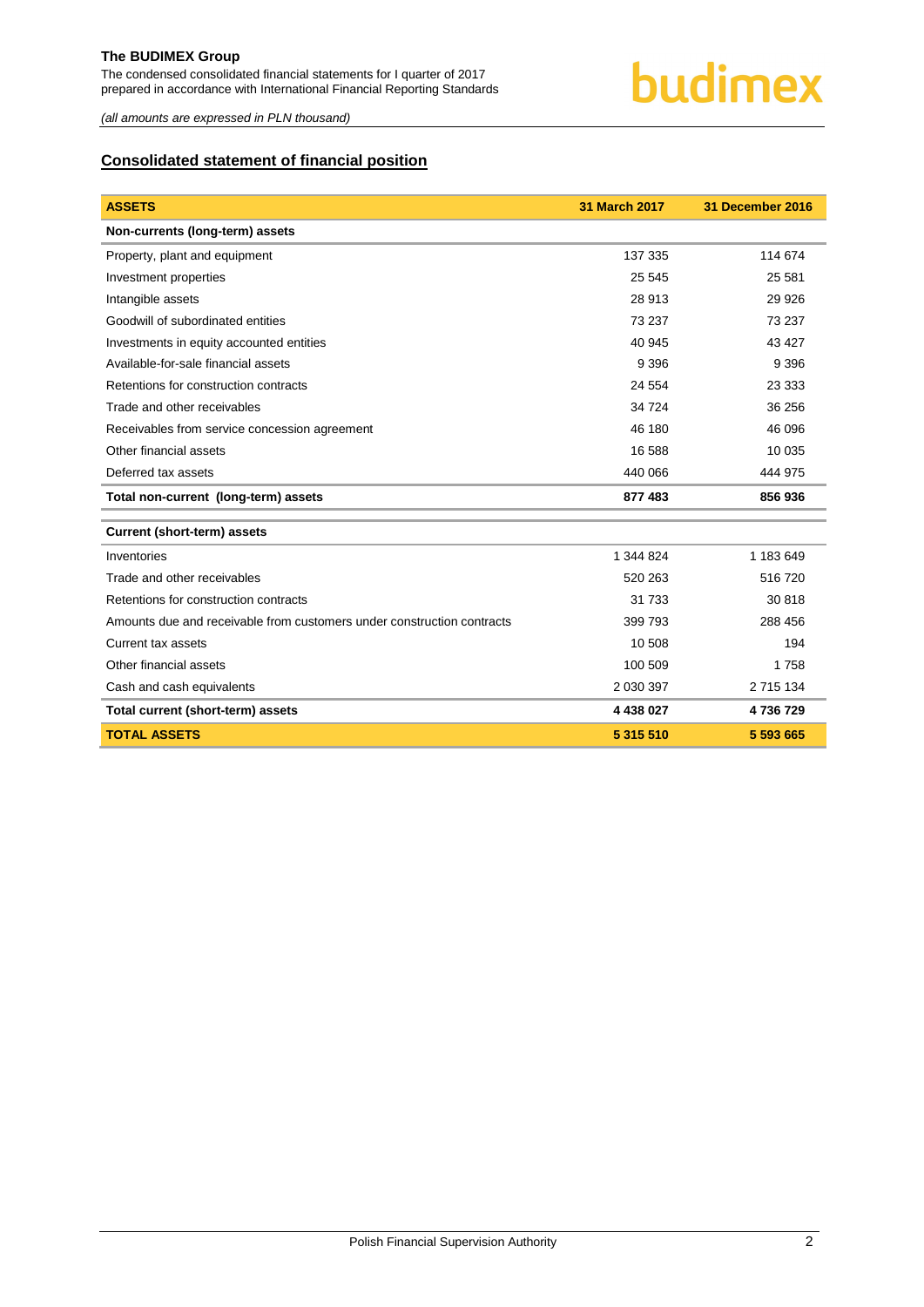The condensed consolidated financial statements for I quarter of 2017 prepared in accordance with International Financial Reporting Standards

### budimex

*(all amounts are expressed in PLN thousand)*

#### **Consolidated statement of financial position (cont.)**

| <b>EQUITY AND LIABILITIES</b>                                             | <b>31 March 2017</b> | 31 December 2016 |
|---------------------------------------------------------------------------|----------------------|------------------|
| <b>Equity</b>                                                             |                      |                  |
| <b>Issued capital</b>                                                     | 145 848              | 145 848          |
| Share premium                                                             | 87 163               | 87 163           |
| Other reserves                                                            | 4725                 | 4725             |
| Foreign exchange differences on translation of foreign operations         | 5 0 9 6              | 5 5 2 5          |
| Retained earnings                                                         | 643 936              | 558 116          |
| Total shareholders' equity attributable to the shareholders of the Parent | 886 768              | 801 377          |
| Equity attributable to non-controlling interests                          | 1 4 5 8              | 4 4 4 3          |
| <b>Total equity</b>                                                       | 888 226              | 805 820          |
| <b>Liabilities</b>                                                        |                      |                  |
| Non-current (long-term) liabilities                                       |                      |                  |
| Loans, borrowings and other external sources of finance                   | 82 555               | 62 333           |
| Retentions for construction contracts                                     | 207 198              | 206 147          |
| Provision for long-term liabilities and other charges                     | 206 800              | 210 303          |
| Retirement benefits and similar obligations                               | 7937                 | 7937             |
| Other financial liabilities                                               | 3789                 | 1984             |
| Total non-current (long-term) liabilities                                 | 508 279              | 488 704          |
| <b>Current (short-term) liabilities</b>                                   |                      |                  |
| Loans, borrowings and other external sources of finance                   | 20 245               | 20 276           |
| Trade and other payables                                                  | 1 309 478            | 1 520 870        |
| Retentions for construction contracts                                     | 185 695              | 186 244          |
| Amounts due and payable to customers under construction contracts         | 1 146 901            | 1 352 639        |
| Deferred income                                                           | 1 082 403            | 1 002 017        |
| Provision for short-term liabilities and other charges                    | 169 083              | 161 835          |
| Current tax liability                                                     | 713                  | 52 820           |
| Retirement benefits and similar obligations                               | 1 4 2 2              | 1 4 2 2          |
| Other financial liabilities                                               | 3 0 6 5              | 1 0 1 8          |
| Total current (short-term) liabilities                                    | 3919005              | 4 299 141        |
| <b>Total liabilities</b>                                                  | 4 4 2 7 2 8 4        | 4787845          |
| <b>TOTAL EQUITY AND LIABILITIES</b>                                       | 5 315 510            | 5 593 665        |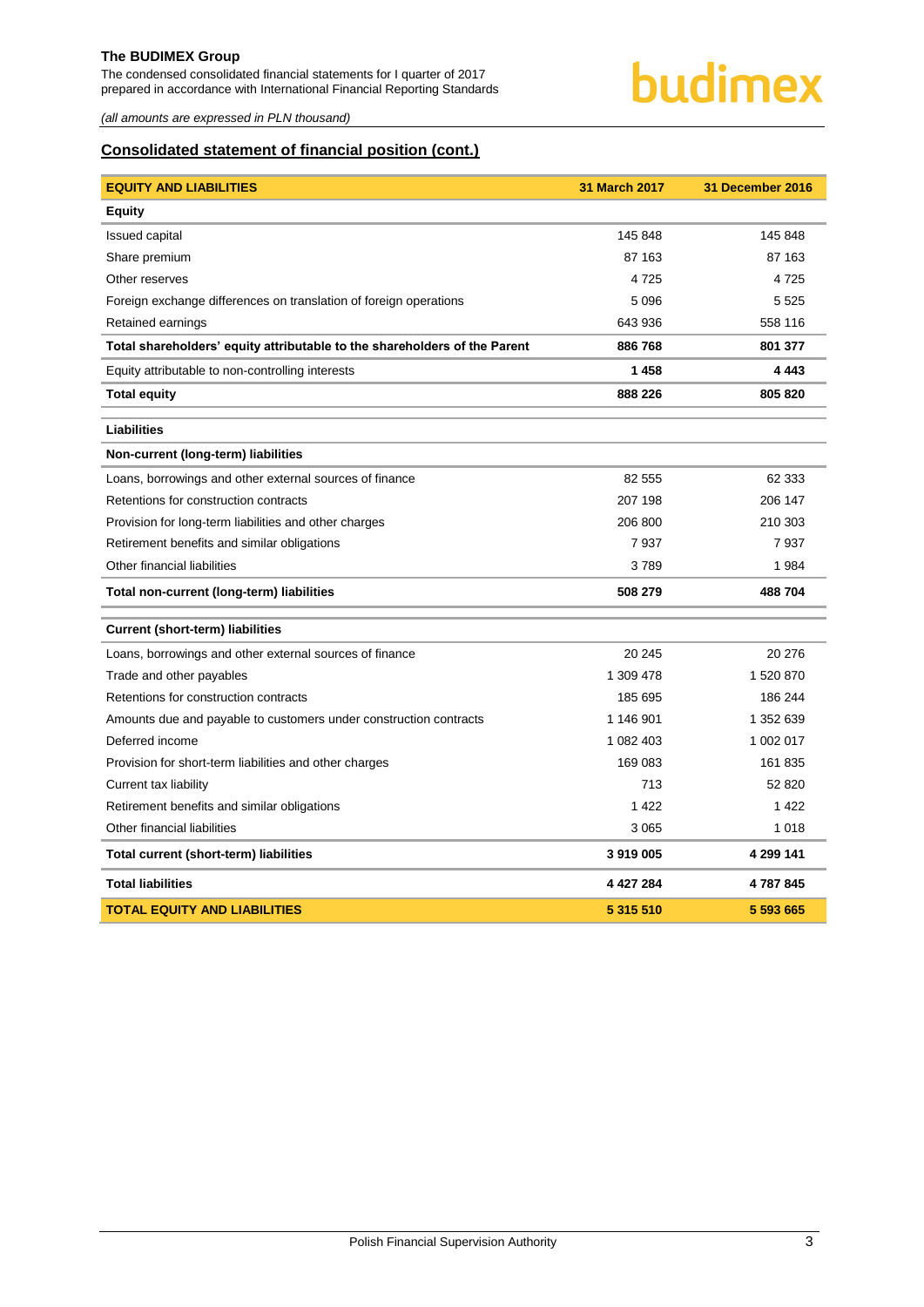The condensed consolidated financial statements for I quarter of 2017 prepared in accordance with International Financial Reporting Standards

*(all amounts are expressed in PLN thousand)*

#### <span id="page-4-0"></span>**Consolidated income statement**

|                                                                                                 | 3-month period ended 31 March |          |
|-------------------------------------------------------------------------------------------------|-------------------------------|----------|
|                                                                                                 | 2017                          | 2016     |
| <b>Continuing operations</b>                                                                    |                               |          |
| Net sales of finished goods, goods for resale, raw materials and services                       | 1 052 740                     | 987 654  |
| Cost of finished goods, goods for resale, raw materials and services sold                       | (889 730)                     | (872665) |
| Gross profit on sales                                                                           | 163 010                       | 114 989  |
| Selling expenses                                                                                | (7624)                        | (7018)   |
| Administrative expenses                                                                         | (52767)                       | (49702)  |
| Other operating income                                                                          | 14 170                        | 21 571   |
| Other operating expenses                                                                        | (6439)                        | (16945)  |
| <b>Operating profit</b>                                                                         | 110 350                       | 62895    |
| Finance income                                                                                  | 10 20 2                       | 14 4 53  |
| Finance costs                                                                                   | (11 207)                      | (10001)  |
| Share in net (losses) of equity accounted subordinates                                          | (2482)                        | (1206)   |
| <b>Gross profit</b>                                                                             | 106 863                       | 66 141   |
| Income tax                                                                                      | (21610)                       | (14224)  |
| Net profit from continuing operations                                                           | 85 253                        | 51 917   |
| Net profit for the period                                                                       | 85 253                        | 51 917   |
| of which:                                                                                       |                               |          |
| Attributable to the shareholders of the Parent                                                  | 85 158                        | 51 542   |
| Attributable to non-controlling interests                                                       | 95                            | 375      |
|                                                                                                 |                               |          |
| Basic and diluted earnings per share attributable<br>to the shareholders of the Parent (in PLN) | 3.34                          | 2.02     |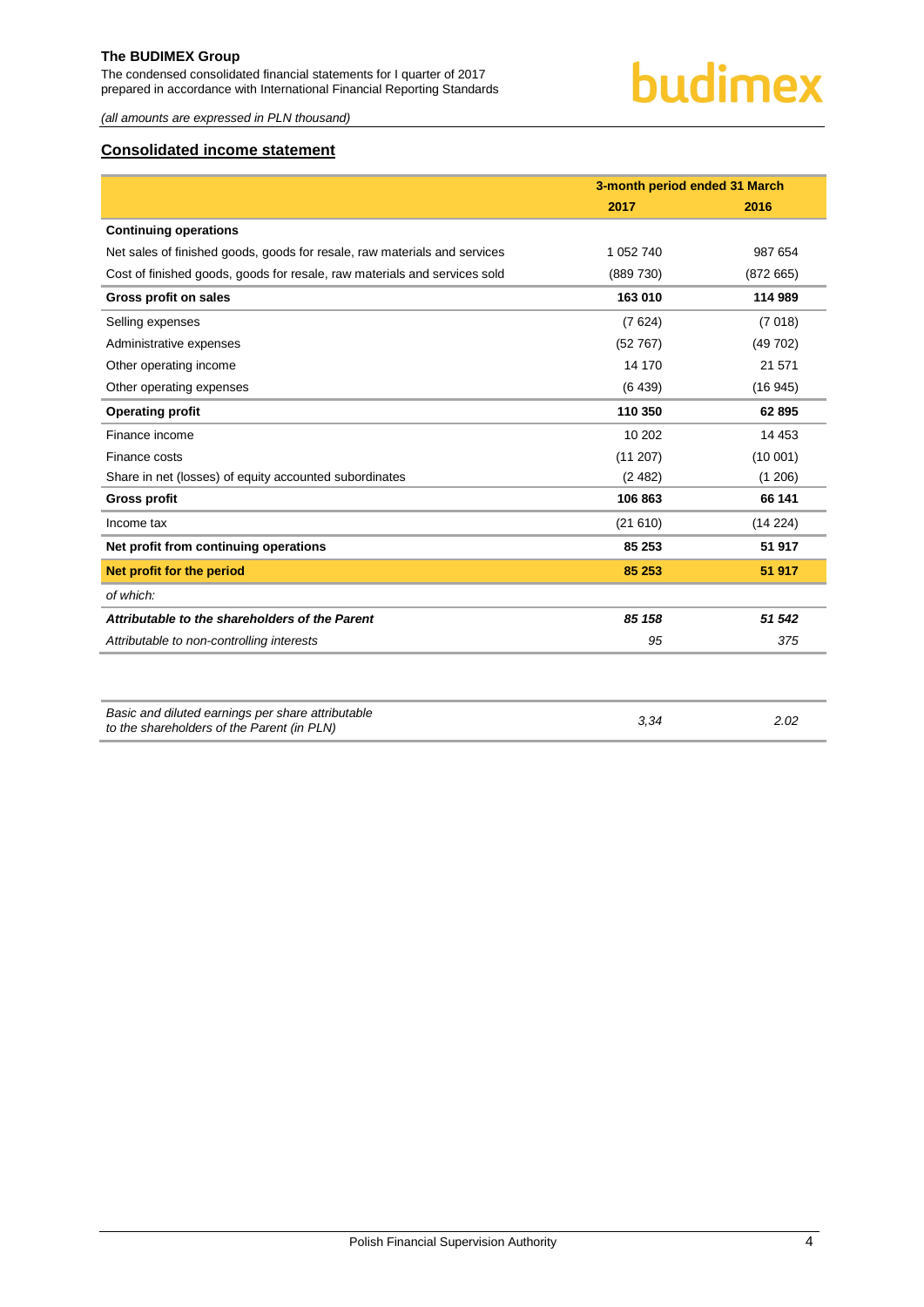The condensed consolidated financial statements for I quarter of 2017 prepared in accordance with International Financial Reporting Standards

*(all amounts are expressed in PLN thousand)*

#### <span id="page-5-0"></span>**Consolidated statement of comprehensive income**

|                                                                                     | 3-month period ended 31 March |        |  |
|-------------------------------------------------------------------------------------|-------------------------------|--------|--|
|                                                                                     | 2017                          | 2016   |  |
| Net profit for the period                                                           | 85 253                        | 51 917 |  |
| Other comprehensive income which:                                                   |                               |        |  |
| Items to be reclassified to profit or loss upon satisfaction of certain conditions: |                               |        |  |
| Foreign exchange differences on translation of foreign operations                   | (429)                         | (80)   |  |
| Other comprehensive income                                                          | (429)                         | (80)   |  |
| Total comprehensive income for the period                                           | 84 824                        | 51 837 |  |
| Of which:                                                                           |                               |        |  |
| Attributable to the shareholders of the Parent                                      | 84 729                        | 51 462 |  |
| Attributable to non-controlling interests                                           | 95                            | 375    |  |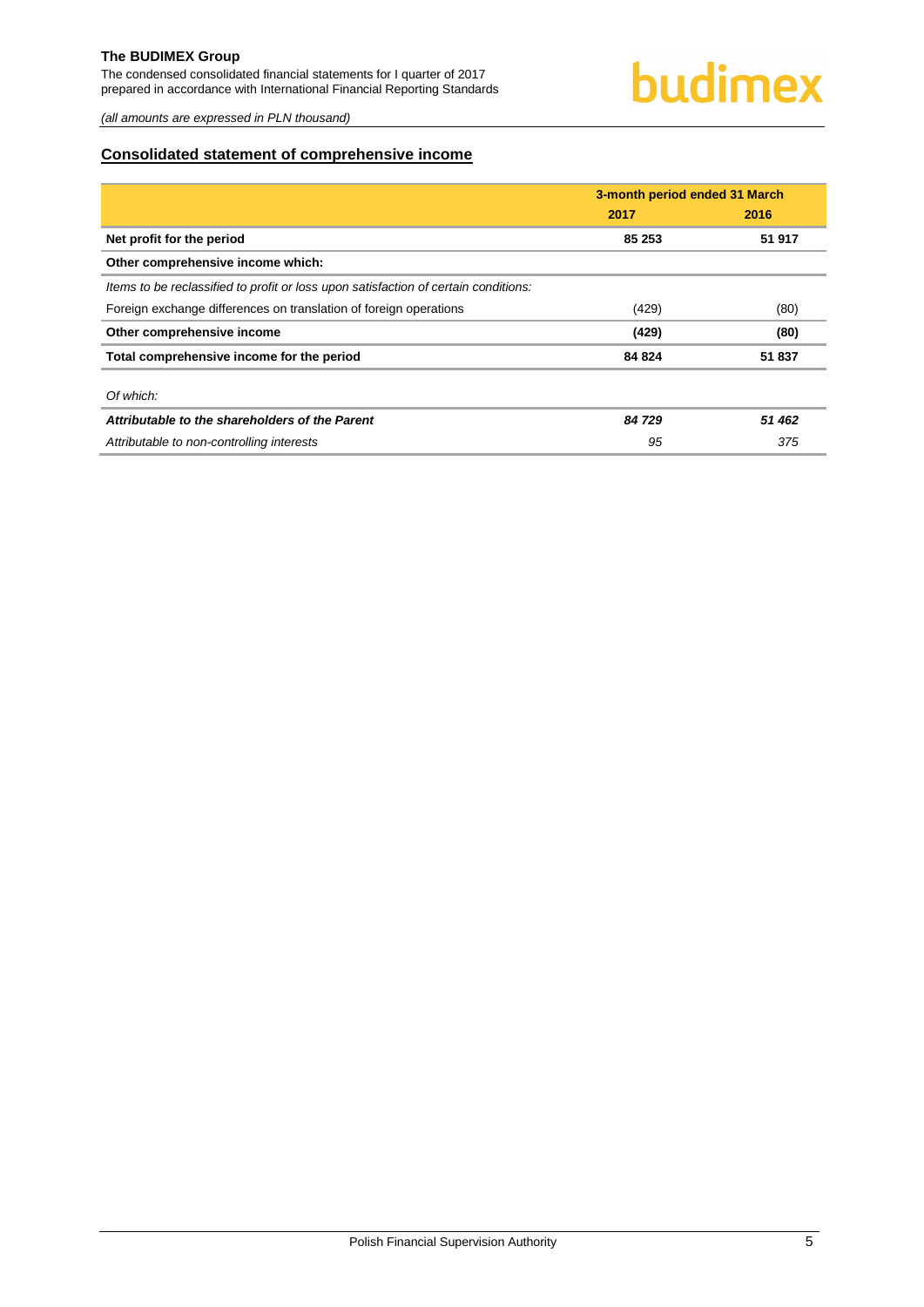The condensed consolidated financial statements for I quarter of 2017 prepared in accordance with International Financial Reporting Standards

#### **Consolidated statement of changes in equity**

<span id="page-6-0"></span>

| Equity attributable to the shareholders of the Parent |                          |                          |                                |                                    |                                                                       |                 |                          | Non-<br>controlling<br><i>interests</i> | <b>Total</b><br>equity |
|-------------------------------------------------------|--------------------------|--------------------------|--------------------------------|------------------------------------|-----------------------------------------------------------------------|-----------------|--------------------------|-----------------------------------------|------------------------|
|                                                       | <b>Issued capital</b>    |                          |                                | <b>Other reserves</b>              |                                                                       | <b>Retained</b> |                          |                                         |                        |
|                                                       |                          | <b>Share</b><br>premium  | <b>Share-based</b><br>payments | <b>Actuarial</b><br>gains/(losses) | exchange<br>differences on<br>translation of<br>foreign<br>operations | earnings        | <b>Total</b>             |                                         |                        |
|                                                       |                          |                          |                                |                                    |                                                                       |                 |                          |                                         |                        |
| Balance as at 1 January 2017                          | 145 848                  | 87 163                   | 7 1 7 1                        | (2446)                             | 5 5 2 5                                                               | 558 116         | 801 377                  | 4 4 4 3                                 | 805 820                |
| Profit for the period                                 | $\overline{\phantom{a}}$ | $\overline{\phantom{a}}$ | $\sim$                         |                                    | $\overline{\phantom{a}}$                                              | 85 158          | 85 158                   | 95                                      | 85 253                 |
| Other comprehensive income                            | $\overline{\phantom{a}}$ | $\blacksquare$           | $\blacksquare$                 | $\sim$                             | (429)                                                                 |                 | (429)                    | $\blacksquare$                          | (429)                  |
| Total comprehensive income for<br>the period          | $\blacksquare$           | $\blacksquare$           | $\blacksquare$                 | $\blacksquare$                     | (429)                                                                 | 85 158          | 84 729                   | 95                                      | 84 824                 |
| Share-based payments                                  | $\,$ $\,$                | $\blacksquare$           | $\sim$                         |                                    | $\blacksquare$                                                        |                 | $\overline{\phantom{0}}$ | -                                       |                        |
| Increase in share in subsidiaries                     |                          |                          | $\overline{\phantom{a}}$       |                                    | $\blacksquare$                                                        | 662             | 662                      | (3080)                                  | (2418)                 |
| Balance as at 31 March 2017                           | 145 848                  | 87 163                   | 7 1 7 1                        | (2446)                             | 5 0 9 6                                                               | 643 936         | 886 768                  | 1 4 5 8                                 | 888 226                |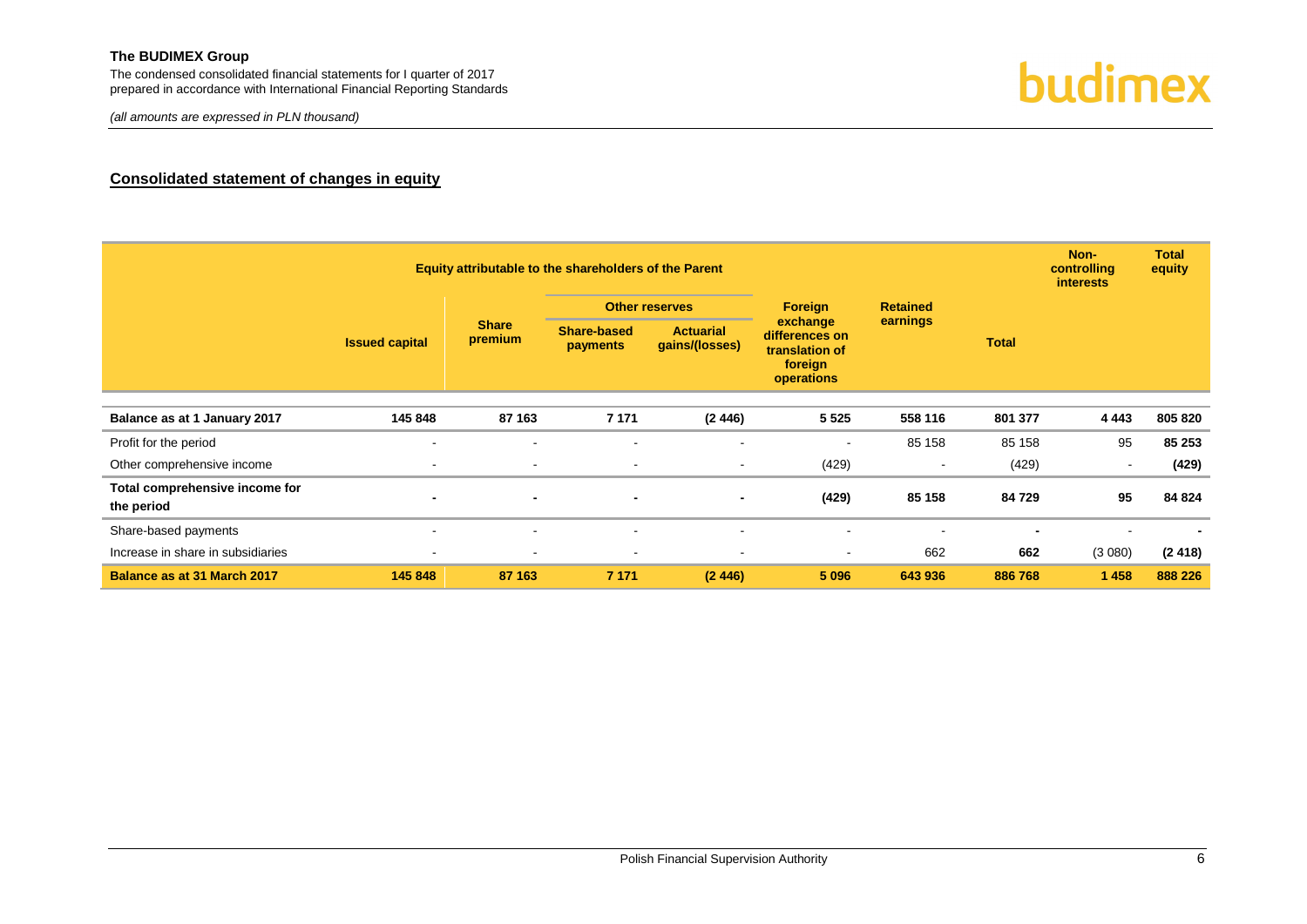The condensed consolidated financial statements for I quarter of 2017 prepared in accordance with International Financial Reporting Standards



### budimex

#### **Consolidated statement of changes in equity (cont.)**

|                                              |                       | Equity attributable to the shareholders of the Parent Company |                                |                                    |                                                                       |                 |              | Non-<br>controlling<br><b>interests</b> | <b>Total</b><br>equity |
|----------------------------------------------|-----------------------|---------------------------------------------------------------|--------------------------------|------------------------------------|-----------------------------------------------------------------------|-----------------|--------------|-----------------------------------------|------------------------|
|                                              |                       |                                                               | <b>Other reserves</b>          |                                    | Foreign                                                               | <b>Retained</b> |              |                                         |                        |
|                                              | <b>Issued capital</b> | <b>Share</b><br>premium                                       | <b>Share-based</b><br>payments | <b>Actuarial</b><br>gains/(losses) | exchange<br>differences on<br>translation of<br>foreign<br>operations | earnings        | <b>Total</b> |                                         |                        |
| Balance as at 1 January 2016                 | 145 848               | 87 163                                                        | 7 3 4 9                        | (2548)                             | 5 4 2 5                                                               | 355 969         | 599 206      | 3918                                    | 603 124                |
| Profit for the period                        | $\sim$                | $\blacksquare$                                                | $\blacksquare$                 | $\overline{\phantom{a}}$           | $\blacksquare$                                                        | 51 542          | 51 542       | 375                                     | 51 917                 |
| Other comprehensive income                   |                       | $\blacksquare$                                                | $\blacksquare$                 | $\sim$                             | (80)                                                                  |                 | (80)         | $\blacksquare$                          | (80)                   |
| Total comprehensive income for<br>the period | $\blacksquare$        | $\blacksquare$                                                | $\blacksquare$                 | $\overline{\phantom{a}}$           | (80)                                                                  | 51 542          | 51 462       | 375                                     | 51 837                 |
| Share-based payments                         |                       | $\blacksquare$                                                | (178)                          |                                    | $\blacksquare$                                                        | $\sim$          | (178)        | $\blacksquare$                          | (178)                  |
| Balance as at 31 March 2016                  | 145 848               | 87 163                                                        | 7 1 7 1                        | (2548)                             | 5 3 4 5                                                               | 407 511         | 650 490      | 4 2 9 3                                 | 654 783                |
| Profit for the period                        |                       |                                                               |                                |                                    | $\blacksquare$                                                        | 358 309         | 358 309      | 250                                     | 358 559                |
| Other comprehensive income                   |                       | $\blacksquare$                                                | $\blacksquare$                 | 102                                | 180                                                                   | $\blacksquare$  | 282          | 11                                      | 293                    |
| Total comprehensive income for<br>the period |                       |                                                               |                                | 102                                | 180                                                                   | 358 309         | 358 591      | 261                                     | 358 852                |
| <b>Dividends</b>                             | $\sim$                | $\blacksquare$                                                | $\overline{\phantom{a}}$       | $\overline{\phantom{a}}$           | $\sim$                                                                | (207 815)       | (207 815)    | $\blacksquare$                          | (207 815)              |
| Non-controlling interest adjustment          |                       |                                                               | $\overline{\phantom{a}}$       |                                    |                                                                       | 111             | 111          | (111)                                   |                        |
| <b>Balance as at 31 December 2016</b>        | 145 848               | 87 163                                                        | 7 1 7 1                        | (2446)                             | 5 5 2 5                                                               | 558 116         | 801 377      | 4 4 4 3                                 | 805 820                |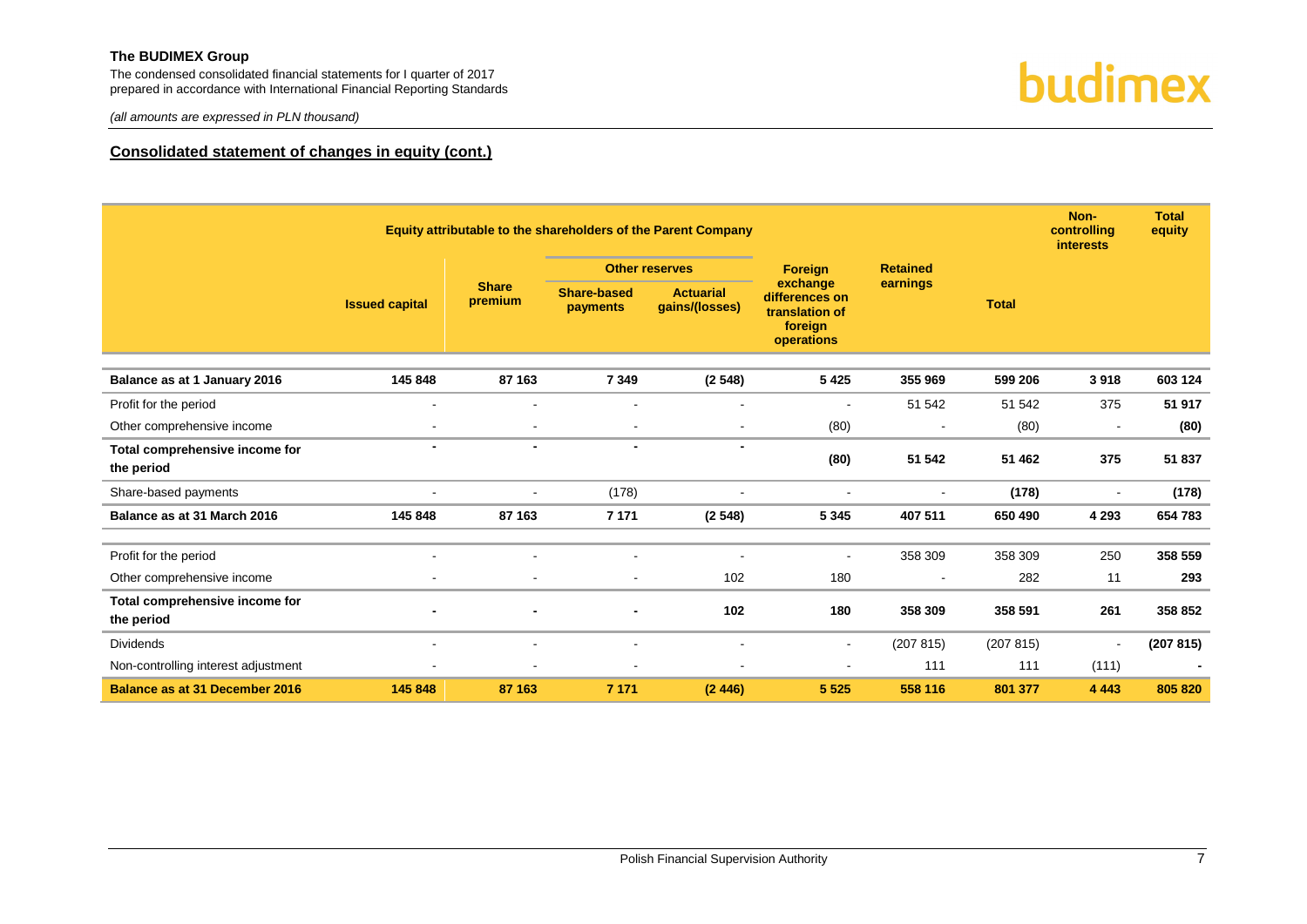The condensed consolidated financial statements for I quarter of 2017 prepared in accordance with International Financial Reporting Standards

### budimex

*(all amounts are expressed in PLN thousand)*

#### <span id="page-8-0"></span>**Consolidated statement of cash flows**

|                                                                                                        | 3-month period ended 31 March |           |  |
|--------------------------------------------------------------------------------------------------------|-------------------------------|-----------|--|
|                                                                                                        | 2017                          | 2016      |  |
| <b>CASH FLOW FROM OPRATING ACTIVITIES</b>                                                              |                               |           |  |
| Net profit before tax                                                                                  | 106863                        | 66 141    |  |
| <b>Adjustments for:</b>                                                                                |                               |           |  |
| Depreciation/ amortization                                                                             | 8502                          | 6 1 2 2   |  |
| Share in net losses of equity accounted companies                                                      | 2482                          | 1 206     |  |
| Foreign exchange (gains)/ losses                                                                       | 930                           | 217       |  |
| Interest and shares in profits (dividends)                                                             | (39)                          | 394       |  |
| (Profit)/ loss on investing activities                                                                 | 144                           | (83)      |  |
| Change in valuation of derivative financial instruments                                                | (2517)                        | (1352)    |  |
| Change in provisions and liabilities arising from retirement benefits and similar<br>obligations       | 3745                          | (1891)    |  |
| Other adjustments                                                                                      | (303)                         | (210)     |  |
| Operating profit/ (loss) before changes in working capital                                             | 119 807                       | 70 544    |  |
| Change in receivables and retentions for construction contracts                                        | (3543)                        | (97 770)  |  |
| Change in inventories                                                                                  | (161175)                      | (47970)   |  |
| Change in retentions for construction contracts and in liabilities, except for loans<br>and borrowings | (212 869)                     | (13192)   |  |
| Change in deferred income                                                                              | 80 386                        | 26 197    |  |
| Change in amounts due and receivable under construction contracts                                      | (317075)                      | (111906)  |  |
| Change in cash and cash equivalents of restricted use                                                  | (48988)                       | 88 826    |  |
| Cash flow used /from operating activities                                                              | (543 457)                     | (85271)   |  |
| Income tax paid                                                                                        | (79 239)                      | (87684)   |  |
| <b>NET CASH USED IN OPERATING ACTIVITIES</b>                                                           | (622696)                      | (172955)  |  |
| <b>CASH FLOW FROM INVESTING ACTIVITIES</b>                                                             |                               |           |  |
| Proceeds from sale of intangible assets and property, plant and equipment                              | 36                            | 250       |  |
| Purchase of intangible assets and property, plant and equipment                                        | (3696)                        | (3872)    |  |
| Share capital increase in consolidated subsidiaries                                                    | (1520)                        |           |  |
| Share capital increase in non-consolidated subsidiaries                                                |                               | (150)     |  |
| Purchase of held-to-maturity financial assets                                                          | (98965)                       |           |  |
| Loans granted                                                                                          |                               | (6860)    |  |
| Interest received                                                                                      | 129                           | 1612      |  |
| <b>NET CASH USED IN INVESTING ACTIVITIES</b>                                                           | (104016)                      | (9 020)   |  |
|                                                                                                        |                               |           |  |
| <b>CASH FLOW FROM FINANCING ACTIVITIES</b>                                                             |                               |           |  |
| Repayment of loans and borrowings                                                                      | (256)                         | (225)     |  |
| Repayment of finance lease liabilities                                                                 | (4670)                        | (3 140)   |  |
| Interest paid                                                                                          | (573)                         | (439)     |  |
| Other finance expenditure                                                                              | (161)                         | (161)     |  |
| <b>NET CASH USED IN FINANCING ACTIVITIES</b>                                                           | (5660)                        | (3965)    |  |
| <b>NET CHANGE IN CASH AND CASH EQUIVALENTS</b>                                                         | (732 372)                     | (185940)  |  |
| Foreign exchange differences, net                                                                      |                               | (203)     |  |
|                                                                                                        | (1353)                        |           |  |
| <b>CASH AND CASH EQUIVALENTS - OPENING BALANCE (note 3.4)</b>                                          | 2 5 24 0 33                   | 2 184 077 |  |
| <b>CASH AND CASH EQUIVALENTS - CLOSING BALANCE (note 3.4)</b>                                          | 1790 308                      | 1 997 934 |  |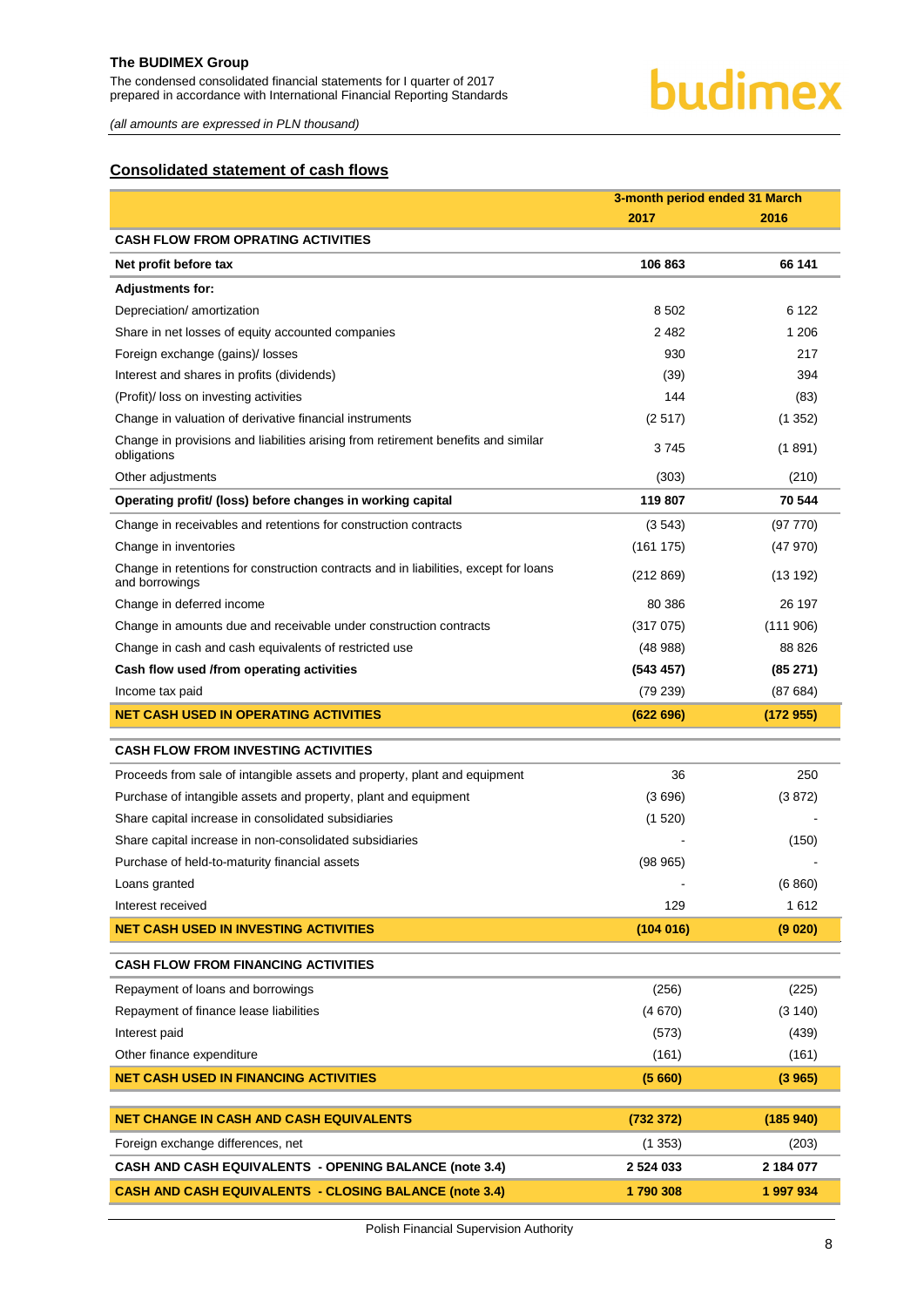#### <span id="page-9-1"></span><span id="page-9-0"></span>**1. Organization of the Budimex Group and changes in the Group structure**

#### **1.1. The Parent Company**

The parent company of the Budimex Group is Budimex SA (the "Parent Company"), which main area of business is building, rendering of management and advisory services for the Budimex Group companies.

The main areas of the business activities of the Group are widely understood construction-assembly services realized in the system of general execution at home and abroad, developer activities, property management, and limited scope trading, production, transport and other business. Budimex SA serves in the Group as an advisory, management and financial centre. Realization of these three functions is to facilitate:

- efficient flow of information within Group structures,
- strengthening the efficiency of cash and financial management of individual Group companies,
- strengthening market position of the entire Group.

#### **1.2. Entities subject to consolidation**

<span id="page-9-2"></span>As at 31 March 2017, 31 December 2016 and 31 March 2016 the following subsidiaries were subject to consolidation:

|                                                     | <b>Registered</b> | % in the share capital<br>as at |                                |                  |
|-----------------------------------------------------|-------------------|---------------------------------|--------------------------------|------------------|
| <b>Company name</b>                                 | office            | 31 March<br>2017                | <b>December</b><br>-31<br>2016 | 31 March<br>2016 |
| Mostostal Kraków SA                                 | Cracow / Poland   | 100.00%                         | 100.00%                        | 100.00%          |
| Budimex Bau GmbH                                    | Cologne/ Germany  | 100.00%                         | 100.00%                        | 100.00%          |
| Budimex Nieruchomości Sp. z o.o.                    | Warsaw / Poland   | 100.00%                         | 100.00%                        | 100.00%          |
| Budimex Budownictwo Sp. z o.o.                      | Warsaw / Poland   | 100.00%                         | 100.00%                        | 100.00%          |
| SPV-BN 1 Sp. z o.o.                                 | Warsaw / Poland   | 100.00%                         | 100.00%                        | 100.00%          |
| Poznańskie Przedsiębiorstwo Inwestycyjne Sp. z o.o. | Warsaw / Poland   | ÷                               | ۰.                             | 100.00%          |
| Budimex Kolejnictwo SA                              | Warsaw / Poland   | 100.00%                         | 100.00%                        | 100.00%          |
| Budimex Parking Wrocław Sp. z o.o.                  | Warsaw / Poland   | 100.00%                         | 100.00%                        | 100.00%          |
| Elektromontaż Poznań SA Group                       | Poznań / Poland   | 97.53%                          | 92.31%                         | 92.31%           |

Stand-alone data of Budimex SA and other Group companies, which are partners in consortiums (treated as joint operations according to IFRS 11), includes their share in assets, liabilities, revenue and expenses of the following ioint operations:

| <b>Joint operation</b>                         | share   |
|------------------------------------------------|---------|
| Budimex SA Budimex Budownictwo Sp. z o.o. s.c. | 100,00% |
| Budimex SA Energetyka 1 Sp.j.                  | 100,00% |
| Budimex SA Ferrovial Agroman SA s.c.           | 99,98%  |
| Budimex SA Ferrovial Agroman SA 2 s.c.         | 95,00%  |
| Budimex SA Sygnity SA Sp. j.                   | 67,00%  |
| Budimex SA Cadagua SA III s.c.                 | 60,00%  |
| Budimex SA Cadagua SA IV s.c.                  | 60,00%  |
| Budimex SA Cadagua SA V s.c.                   | 60,00%  |
| Budimex SA Ferrovial Agroman SA Sp. j.         | 50,00%  |
| Budimex SA Cadagua SA II s.c.                  | 50,00%  |
| Budimex SA Tecnicas Reunidas SA Turów s.c.     | 50,00%  |
| Budimex SA Energetyka 2 Sp.j.                  | 50,00%  |
| Budimex SA Energetyka 3 Sp.j.                  | 50,00%  |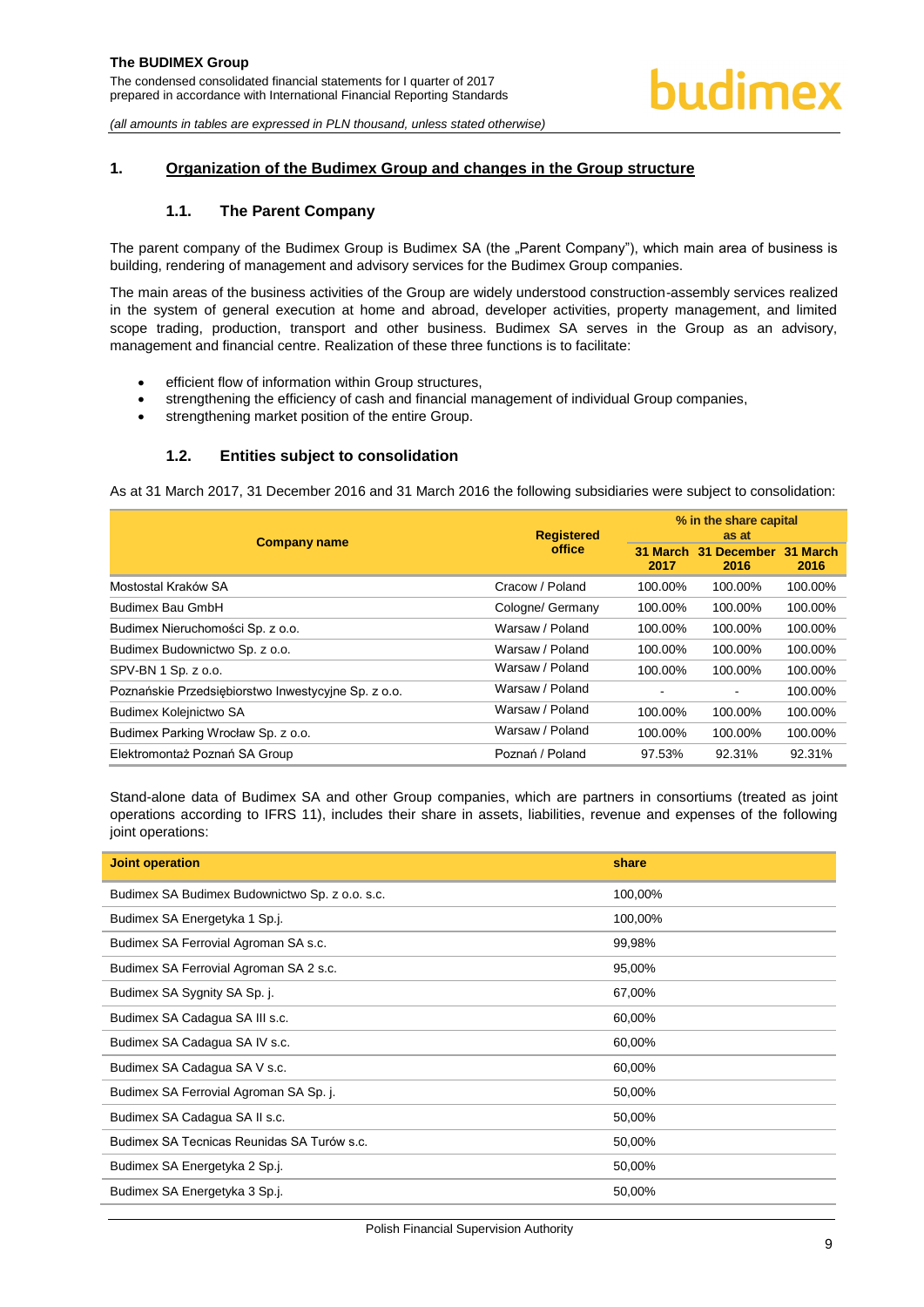#### <span id="page-10-0"></span>**1.3. Description of the changes in the composition of the Group together with the indication of their consequences**

In the 3-month period ended 31 March 2017 Budimex SA bought from minority shareholders 282 484 shares, which equals to 5.22% of share capital and of voting rights at the AGM of Elektromontaż Poznań SA. Since the buyout was performed with 623 transactions, it was included in the books as at 31 March 2017. The total price for the shares declared by Budimex SA amounted to PLN 2 418 thousand. The value of net assets of Elektromontaż Poznań SA acquired by Budimex SA amounted to PLN 3 080 thousand. The difference between the price and the share in the net assets amounting to PLN 662 thousand was presented in retained earnings.

As at 31 March 2017 Budimex SA already paid PLN 1 520 thousand and presented the remaining balance in the short-term liabilities.

In the period covered by this report, no significant activities were discontinued and nor were there plans to discontinue any significant activities in the future.

#### <span id="page-10-1"></span>**2. Shareholders of the Parent Company**

According to the information held by Budimex SA, the shareholding structure of Budimex SA as at 27 April 2017 was as follows:

| <b>Shareholder</b>                                                                      | Type of<br>shares | Number of<br>shares | % of the share<br>capital | <b>Number of</b><br>votes | % of voting<br>rights at the<br><b>AGM</b> |
|-----------------------------------------------------------------------------------------|-------------------|---------------------|---------------------------|---------------------------|--------------------------------------------|
| Valivala Holdings B.V. Amsterdam (the<br>Netherlands) - Ferrovial Group company (Spain) | ordinary          | 14 078 159          | 55.14%                    | 14 078 159                | 55.14%                                     |
| Aviva OFE Aviva BZ WBK                                                                  | ordinary          | 1 720 000           | 6.74%                     | 1 720 000                 | 6.74%                                      |
| Nationale-Nederlanden OFE                                                               | ordinary          | 1 376 939           | 5.39%                     | 1 376 939                 | 5.39%                                      |
| Other shareholders                                                                      | ordinary          | 8 355 000           | 32.73%                    | 8 355 000                 | 32.73%                                     |
| <b>Total</b>                                                                            |                   | 25 530 098          | 100.00%                   | 25 530 098                | 100.00%                                    |

The above data present the shareholders' structure as at 4 April 2017, when Valivala Holdings B.V. informed about sale of 1 000 000 of shares to Nationale-Nederlanden OFE, decreasing its share from 59.06% down to 55.14% of share capital. The amount of shares held by Aviva OFE Aviva BZ WBK was reported as at 26 April 2016 when the last AGM took place.

#### <span id="page-10-3"></span><span id="page-10-2"></span>**3. Principles applied for the purpose of preparation of this report**

#### **3.1. Accounting policies and basis of preparing the consolidated financial statements of the Budimex Group**

These condensed financial statements were prepared in accordance with IAS 34 "Interim Financial Reporting" and appropriate accounting standards applicable for preparation of the interim consolidated financial statements adopted by the European Union issued and effective when preparing the interim consolidated financial statements applying the same principles for the current and comparable period. Details of accounting policies adopted by the Group were described in the consolidated financial statements of the Group for the year ended 31 December 2016, published on 21 March 2017.

The consolidated financial statements were prepared on the assumption that the Parent Company and all entities included in the Budimex Group will be going concerns in the foreseeable future. In the reporting period and as at the date of preparation of these financial statements no circumstances have been noted that would indicate a threat to ability to continue as a going concern.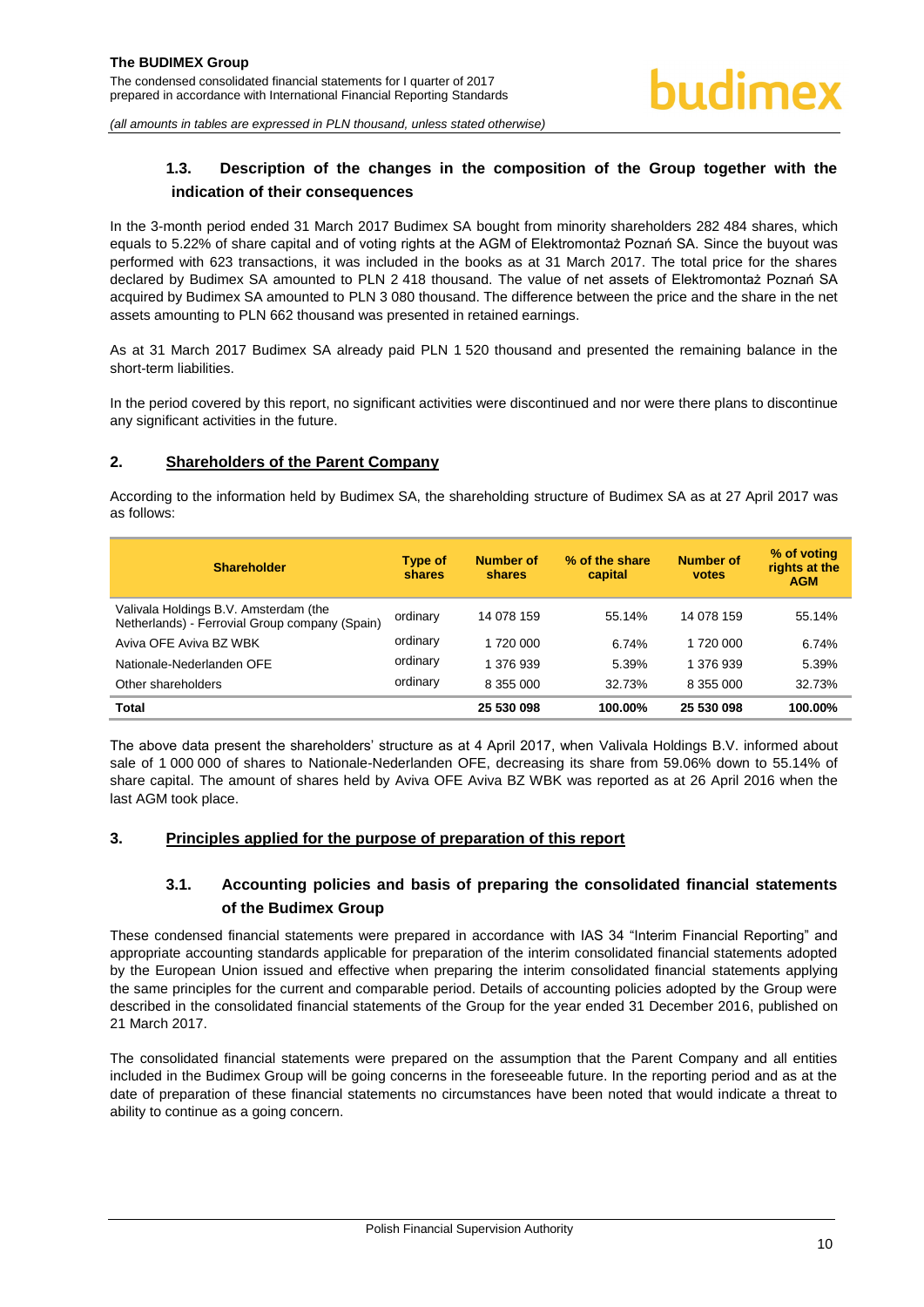#### *Amendments to standards effective in the current period*

The Group has elected to use the opportunity of early adoption of IFRS 15 . Revenue from Contracts with Customers" and Amendments to IFRS 15 – "Effective date of IFRS 15" starting from 1 January 2017.

#### *Amendments to Standards already published, but not yet effective*

At the date of the authorization of the attached condensed consolidated financial statements, the Group did not apply the following Standard, which had been issued and authorised for use in the EU, but were not yet effective:

IFRS 9 .Financial Instruments", endorsed in the EU on 22 November 2016 (effective for annual periods beginning on or after 1 January 2018),

The Group has elected not to use the opportunity of early adoption of IFRS 9. The Group estimates that IFRS 9 would not have any material impact on the consolidated financial statements, had it been applied at the reporting date.

#### *Standards, amendments to standards and interpretations issued by IASB but not yet adopted by the EU*

The IFRSs endorsed by the EU do not differ materially from regulations adopted by the International Accounting Standards Board (IASB), except for the below standards, amendments to Standards and IFRIC Interpretations, which as at the date of the preparation of these consolidated financial statements were not yet adopted for use:

- IFRS 14 "Regulatory Deferral Accounts" (the EU has decided to suspend the endorsement process),
- IFRS 16 "Leases" (effective for annual periods beginning on or after 1 January 2019),
- Amendments to IFRS 2 "Share-based Payment" *Classification and Measurement of Share-based Payment Transactions* (effective for annual periods beginning on or after 1 January 2018),
- Amendments to IFRS 4 "Insurance Contracts" Applying IFRS 9 Financial Instruments with IFRS 4 *Insurance Contracts* (effective for annual periods beginning on or after 1 January 2018 or upon first-time application of IFRS 9 "Financial Instruments"),
- Amendments to IFRS 10 "Consolidated Financial Statements" and IAS 28 "Investments in Associates and Joint Ventures" – *Sale or Contribution of Assets Between an Investor and its Associate or Joint Venture* (the EU suspended the endorsement process for an indefinite period of time),
- Amendments to IAS 7 "Statement of Cash Flows" *Disclosure Initiative* (effective for annual periods beginning on or after 1 January 2017),
- Amendments to IAS 12 "Income Taxes" *Recognition of Deferred Tax Assets for Unrealised Losses* (effective for annual periods beginning on or after 1 January 2017),
- Explanations to IFRS 15 "Revenue from Contracts with Customers" (effective for annual periods beginning on or after 1 January 2018),
- Annual Improvements to IFRSs (Cycle 2014-2016) improvements to IFRS 1, IFRS 12 and IAS 28, mainly with a view to removing inconsistencies and ensuring wording clarification (amendments to IFRS 12 are effective for annual periods beginning on or after 1 January 2017, while the amendments to IFRS 1 and IAS 28 are effective for annual periods beginning on or after 1 January 2018),
- Amendments to 40 "Investment Property" *Transfers of Investment Property* (effective for annual periods beginning on or after 1 January 2018),
- IFRIC 22 "Foreign Currency Transactions and Advance Consideration" (effective for annual periods beginning on or after 1 January 2018).

The Group estimates that the application of IFRS 16 "Leases" may, to some extent, increase both its non-current assets and its financial liabilities. At the same time, positive impact on operating result and negative impact on the result from financing activities are expected. These changes are, however, to offset so that the implementation of IFRS 16 will not bear any material impact on Group's net result. The remaining standards, standards amendments or improvements and the IFRIC Interpretation would not have any material impact on the consolidated financial statements, had these been applied by the Group at the reporting date.

At the same time, hedge accounting regarding the portfolio of financial assets and liabilities, whose policies have not been adopted for use by the EU, is still unregulated. The Group does not apply hedge accounting to its portfolio of financial assets and financial liabilities and therefore any potential changes thereto would not have any impact on the consolidated financial statements of the Group.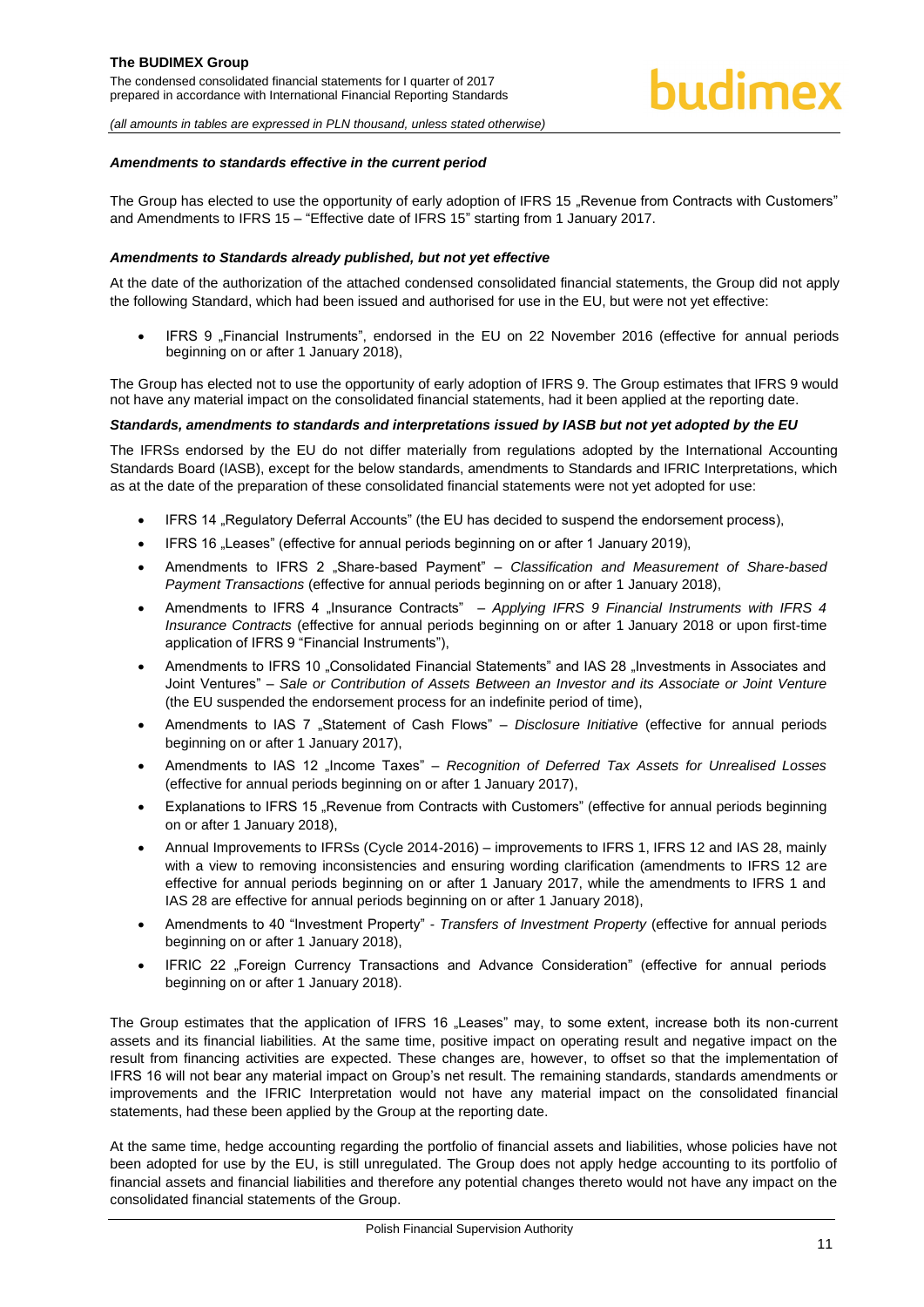#### **3.2. Changes in accounting principles and the method of preparation of financial statements**

<span id="page-12-0"></span>In the period covered by the report for the Budimex Group applied for the first time IFRS 15 "Revenue from Contracts with Customers" and Amendments to IFRS 15 – "Effective date of IFRS 15". The Group decided to apply the standard retrospectively with a total impact of the first application reported as at that day. According to the best estimations of the Group the early application of IFRS 15 did not have any material impact on the previous years' consolidated financial statements. That is why as at 31 March 2017 no adjustment was made which would be presented in the retained earnings.

In the reporting period there were no changes in the accounting principles and the method of preparation of financial statements compared to those disclosed in the consolidated financial statements of the Budimex Group for the financial year 2016, published on 21 March 2017.

#### **3.3. Translation of selected financial data into euro**

<span id="page-12-1"></span>Selected financial data was translated into euro in accordance with the following rules:

- $\bullet$  individual asset, liability and equity items using the average exchange rate prevailing as at 31 March 2017 4.2198 PLN/EUR,
- $\bullet$  individual profit and loss account and statement of cash flow items for the first quarter of 2017 using the exchange rate being an arithmetic average of average exchange rates established by the National Bank of Poland for the last day of each ended month for the period from 1 January 2017 to 31 March 2017 – 4.2891 PLN/EUR,
- individual asset, liability and equity items of comparative financial data for the year 2016 using the average exchange rate prevailing as at 31 December 2016 – 4.4240 PLN/EUR,
- individual profit and loss account and statement of cash flow items of comparative financial data for the first quarter of 2016 - using the exchange rate being an arithmetic average of average exchange rates established by the National Bank of Poland for the last day of each ended month for the period from 1 January 2016 to 31 March 2016 – 4.3559 PLN/EUR.

#### **3.4. Cash recognised in the cash flow statement**

<span id="page-12-2"></span>The Group recognizes cash of restricted use (including mainly cash of the consortia in the portion attributable to other consortium members, cash representing security for bank guarantees and funds kept in escrow by developer companies) in the statement of financial position under cash and cash equivalents. For the purpose of the statement of cash flow – the balance of cash at the beginning and at the end of the reporting period is reduced by cash of restricted use, and its change in the statement of financial position is recognized under cash flow from operating activities.

|                                                        | 31 March<br>2017 | 31 December<br>2016 | 31 March<br>2016 |
|--------------------------------------------------------|------------------|---------------------|------------------|
| Cash recognised in the statement of financial position | 2 030 397        | 2 715 134           | 2 138 157        |
| Cash and cash equivalents of restricted use            | (240089)         | (191101)            | (140 223)        |
| Cash recognised in the statement of cash flow          | 1790308          | 2 5 24 0 33         | 1997934          |

#### <span id="page-12-3"></span>**4. Descriptions of factors and events which had a material effect on the financial result of the Budimex Group for the first quarter of 2017**

Sale of construction-assembly services in Poland is characterized by seasonality mainly connected with atmosphere conditions and the highest revenues are usually achieved in the second and third quarter, while the lowest – in the first quarter.

In the 3-month period ended 31 March 2017, the Budimex Group earned sales revenue of PLN 1 052 740 thousand which means a 6.59% increase on the corresponding period of 2016.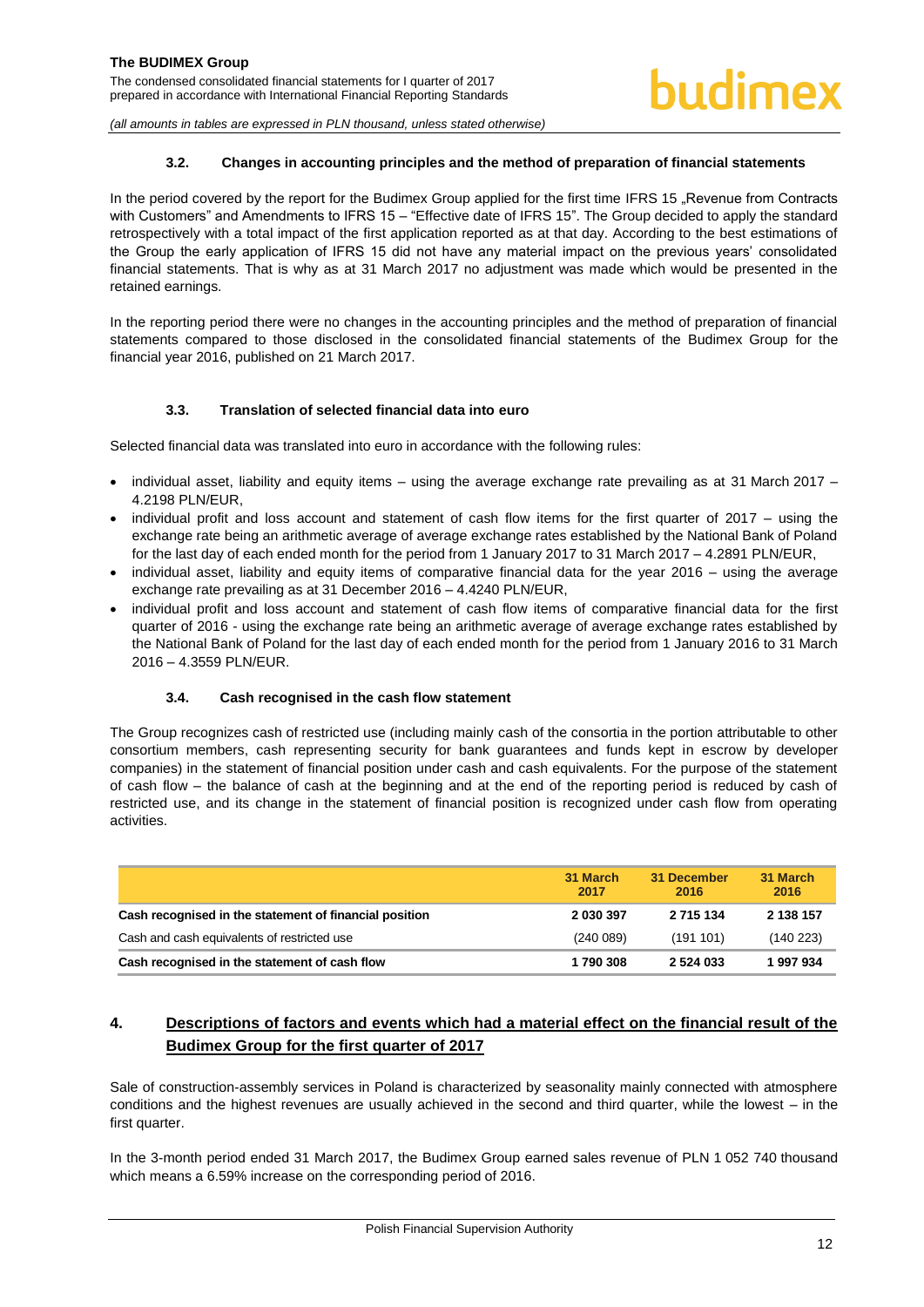In the first quarter of 2017 construction-assembly production in Poland expressed in current prices increased by 4.3% (an increase by 3.9% in fixed prices) compared to the corresponding period of the prior year, while sales of the construction segment of the Budimex Group on the home market were up 4.73% on the corresponding period.

Gross profit on sales in the first quarter of 2017 was PLN 163 010 thousand, while in the corresponding period of the prior year it amounted to PLN 114 989 thousand. The gross sales profitability ratio was therefore 15.48% in the first quarter of 2017, while in the first quarter of 2016 was 11.64%.

In accordance with the accounting policies adopted, when budgeted contract costs exceed the entire expected contract revenue, Group companies create provisions for expected contract losses and recognize them under "Amounts due and payable to customers under construction contracts". As at 31 March 2017, the balance of the provision for contract losses amounted to PLN 391 699 thousand. In the first quarter of 2017, the balance of provision for contract losses decreased by PLN 16 756 thousand.

The Budimex Group companies are required to issue a warranty for the construction services rendered. As at 31 March 2017 the provision for warranty amounted to PLN 285 285 thousand. In the 3-month period ended 31 March 2017 the balance of the provision for warranty increased by PLN 6 578 thousand.

Selling expenses increased in the first quarter of 2017 by PLN 606 thousand compared to the corresponding period of the prior year, while administrative expenses were PLN 3 065 thousand higher than expenses incurred in the corresponding period of 2016. The share of selling and administrative expenses in total sales was at the same level as in the first quarter of 2016 and amounted to 5,74%.

Other operating income for the first quarter of 2017 was PLN 14 170 thousand and comprised: gain on valuation of FX forward and FX option derivative instrument contracts (made with a view to limiting the FX risk on foreign currency construction contracts) in the amount of PLN 3 069 thousand, income from compensations and contractual penalties in the amount of PLN 3 834 thousand and reversal of provisions for lawsuits in the amount of PLN 2 583 thousand. Reversed write-off for receivables due to repayment by debtors amounted to PLN 2 216 thousand. The write-off for overdue liabilities amounted to PLN 1 212 thousand. Additionally, in the period of three months of 2017 Group companies disposed of property, plant and equipment and reported a gain on sale of PLN 35 thousand. The net book value of the property, plant and equipment sold amounted to PLN 0 thousand.

Other operating expenses for the first quarter of 2017 amounted to PLN 6 439 thousand, of which PLN 4 583 thousand related to creation of write-off for receivables, PLN 760 thousand to compensations and contractual penalties paid out and PLN 499 thousand – to donations.

The reported operating profit of the Group in the first quarter of 2017 was PLN 110 350 thousand, while in the first quarter of 2016 it amounted to PLN 62 895 thousand. The operating profit for the first quarter of 2017 represented 10.48% of sales revenue value, while for the corresponding period of the prior year – 6.37% of sales revenue.

In the 3-month period ended 31 March 2017 the Group incurred a loss on finance activities in the amount of PLN 1 005 thousand while in the same period of the prior year – gain in the amount of PLN 4 452 thousand. Finance income in the first quarter of 2017 represented mainly interest of PLN 9 328 thousand, valuation of receivables from service concession agreement of PLN 731 thousand, reversal of discount of long-term receivables in the amount of PLN 102 thousand and gain on valuation of interest rate swap derivative instrument contracts (made with a view to limiting the interest risk) in the amount of PLN 41 thousand.

Finance costs in the first quarter of 2017 represented, among others, interest costs of PLN 1 060 thousand, bank commissions on guarantees and loans of PLN 5 800 thousand paid by Group companies and costs from discount of long-term retention receivables and liabilities of PLN 2 370 thousand. During the first quarter of 2017 the Group incurred a loss on realization of interest rate swap derivative instrument in the amount of PLN 161 thousand. Surplus of negative exchange rate differences over positive differences in the amount of PLN 1 816 thousand was also recognized in the finance costs.

All valued derivative instrument contracts (presented both in the operating and financing activity) were classified as level 2 in the fair value hierarchy. During the 3 months ended 31 March 2017, there was no transfer between Level 1 and Level 2 of fair value measurements, and no transfer into and out of Level 3 of fair value measurement.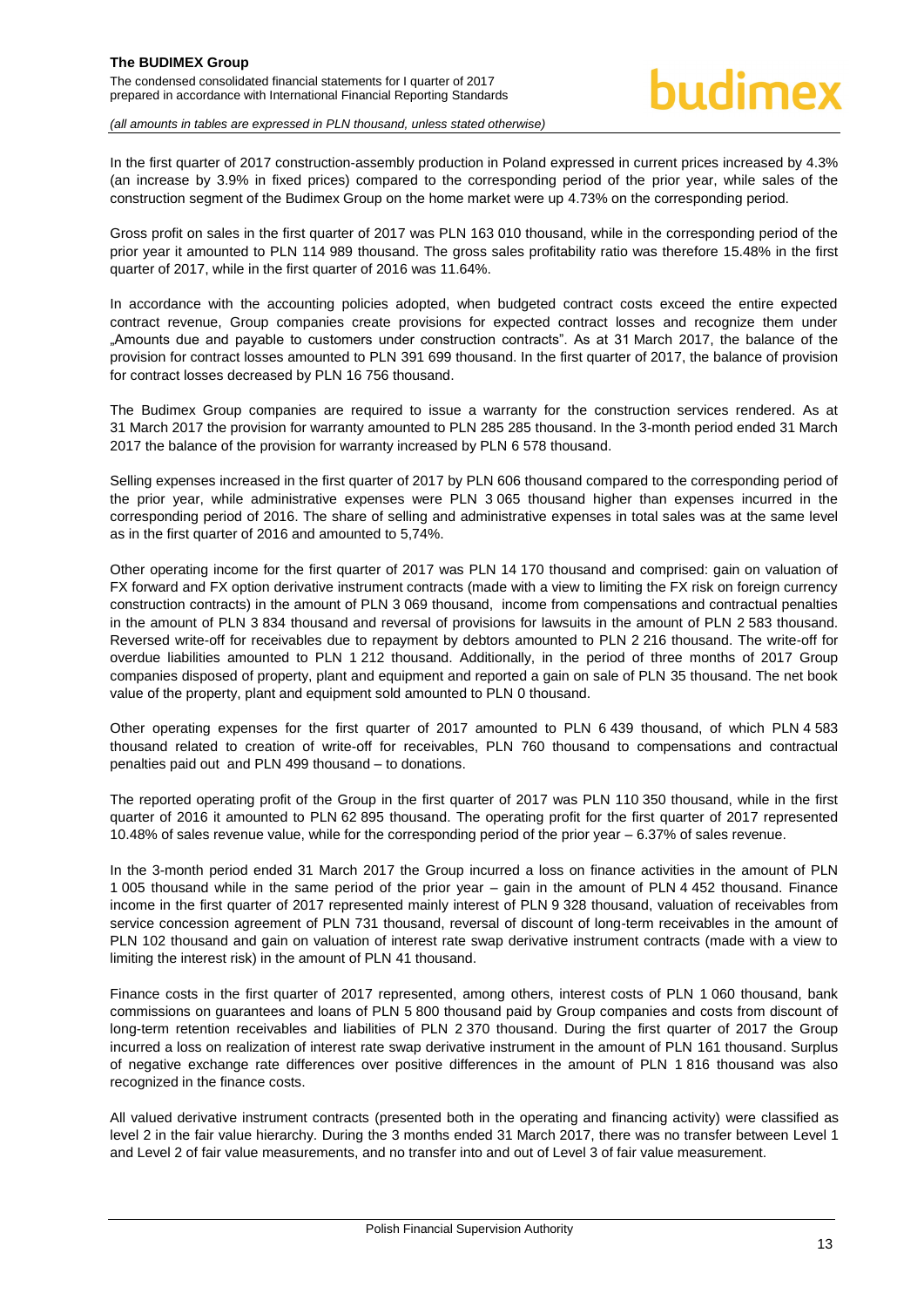In the first quarter of 2017, the Group reported a gross profit of PLN 106 863 thousand, while in the corresponding period of the prior year – a gross profit of PLN 66 141 thousand.

Income tax for the 3-month period ended 31 March 2017 was PLN 21 610 thousand, of which:

- current tax was PLN 16 686 thousand,
- deferred tax in the amount of PLN 4 924 thousand.

As at 31 March 2017, the Group recognized a deferred tax asset in the amount of PLN 440 066 thousand, while as at 31 December 2016 – PLN 444 975 thousand. The reported statement of financial position items of deferred tax asset result mainly from a special method of settlement of construction contracts, under which the moment of recognition of costs as incurred and revenue as realized are different from the tax and accounting perspectives.

The net profit attributable to the shareholders of the Budimex SA for the first quarter of 2017 was PLN 85 158 thousand, while the net profit attributable to the shareholders of the Budimex SA for the corresponding period of 2016 was PLN 51 542 thousand.

The net profit attributable to non-controlling interest for the first quarter of 2017 amounted to PLN 95 thousand. In the corresponding period of 2016, the net profit attributable to non-controlling interest amounted to PLN 375 thousand.

In the 3-month period of 2017 the Group reversed the write-off for inventory in the amount of PLN 3 175 thousand. The reversal decreased the costs of finished goods, goods for resale, raw materials and services sold. At the same time the Group did not create any new write-offs for inventory.

Another transaction of significant value during the first 3 months of 2017 was the purchase of short-term bonds of one of Polish mortgage banks amounting to PLN 98 965 thousand. The bonds were classified as financial assets held-tomaturity.

In the first quarter of 2017, the Group purchased or started to lease property, plant and equipment and intangible assets with a total value of PLN 30 344 thousand, of which plant and machinery accounted for PLN 9 071 thousand.

The contractual obligations made by the Group for the purchase of property, plant and equipment amounted to PLN 75 937 thousand as at 31 March 2017.

#### <span id="page-14-0"></span>**5. Operating segments**

For the management purposes the Group has been divided into segments based on the products and services offered. The Group operates in the following two operating segments:

- construction business
- developer and property management business.

Construction business covers rendering of widely understood construction-assembly services at home and abroad and is realised by the following Group companies:

- Budimex SA
- Mostostal Kraków SA
- Budimex Bau GmbH
- Budimex Budownictwo Sp. z o.o.
- Budimex Kolejnictwo SA

Developer and property management segment covers preparation of land for investment projects, realization of investment projects in the field of housing construction industry, flat disposal and rental and servicing property on own account. The following Group entities were included in this segment:

- Budimex Nieruchomości Sp. z o.o.
- SPV-BN 1 Sp. z o.o.
- Poznańskie Przedsiębiorstwo Inwestycyjne Sp. z o.o. (until the merger with Budimex Nieruchomości Sp. z o.o. on 14 April 2016 )
- Budimex SA in a part relating to developer business, as a result of merger with Budimex Inwestycje Sp. z o.o. on 13 August 2009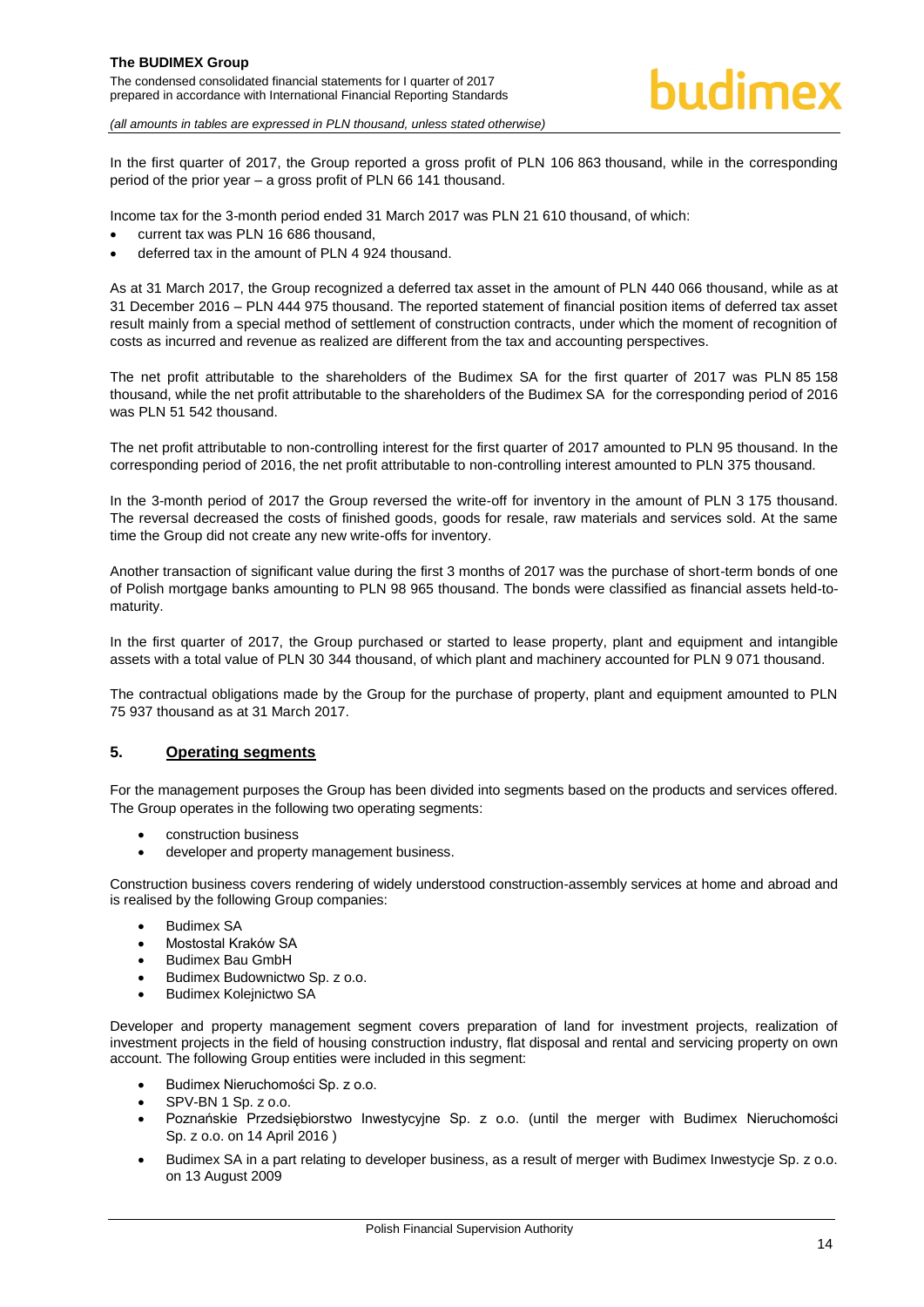The condensed consolidated financial statements for I quarter of 2017 prepared in accordance with International Financial Reporting Standards

*(all amounts in tables are expressed in PLN thousand, unless stated otherwise)*

Segment performance is evaluated based on sales revenue, gross profit (loss) on sales, operating profit (loss) and net profit (loss) for the period.

Other business conducted does not meet the requirements of reportable segment. Included in other business are entities that mainly conduct production, service, trading activities or public-private partnerships.

The results of segments for the first quarter of 2017 are presented in the table below:

| <b>Segment name</b>                                                  | <b>Construction</b><br><b>business</b> | <b>Property</b><br>management<br>and developer<br><b>business</b> | <b>Other business</b> | <b>Consolidation</b><br>adjustments | <b>Consolidated</b><br>value |
|----------------------------------------------------------------------|----------------------------------------|-------------------------------------------------------------------|-----------------------|-------------------------------------|------------------------------|
| External sales                                                       | 921 104                                | 100 671                                                           | 30 965                |                                     | 1 052 740                    |
| Inter-segment sales                                                  | 69 4 62                                | 281                                                               | 10 640                | (80383)                             |                              |
| Total sales of finished goods, goods<br>for resale and raw materials | 990 566                                | 100 952                                                           | 41 605                | (80383)                             | 1 052 740                    |
| Gross profit                                                         | 140 117                                | 19 606                                                            | 5 3 0 7               | (2 020)                             | 163 010                      |
| Selling expenses                                                     | (2447)                                 | (3967)                                                            | (1 224)               | 14                                  | (7624)                       |
| Administrative expenses                                              | (49003)                                | (4933)                                                            | (1410)                | 2579                                | (52767)                      |
| Other operating income, net                                          | 6792                                   | 504                                                               | 435                   | ٠                                   | 7731                         |
| <b>Operating profit</b>                                              | 95 459                                 | 11 210                                                            | 3 108                 | 573                                 | 110 350                      |
| Finance income/(costs), net                                          | (1842)                                 | 830                                                               | 7                     | $\blacksquare$                      | (1005)                       |
| Shares in (losses) of equity accounted<br>subordinates               |                                        | ۰                                                                 | (2482)                |                                     | (2482)                       |
| Income tax expense                                                   | (18612)                                | (2392)                                                            | (497)                 | (109)                               | (21610)                      |
| Net profit for the period                                            | 75 005                                 | 9648                                                              | 136                   | 464                                 | 85 253                       |

The results of segments for the first quarter of 2016 are presented in the table below:

| <b>Segment name</b>                                                  | <b>Construction</b><br><b>business</b> | <b>Property</b><br>management<br>and developer<br><b>business</b> | <b>Other business</b> | <b>Consolidation</b><br>adjustments | <b>Consolidated</b><br>value |
|----------------------------------------------------------------------|----------------------------------------|-------------------------------------------------------------------|-----------------------|-------------------------------------|------------------------------|
| External sales                                                       | 861710                                 | 77915                                                             | 48 0 29               |                                     | 987 654                      |
| Inter-segment sales                                                  | 68 203                                 | 288                                                               | 3701                  | (72192)                             |                              |
| Total sales of finished goods, goods<br>for resale and raw materials | 929 913                                | 78 203                                                            | 51 730                | (72 192)                            | 987 654                      |
| Gross profit                                                         | 90 104                                 | 18769                                                             | 8528                  | (2412)                              | 114 989                      |
| Selling expenses                                                     | (2729)                                 | (3167)                                                            | (1135)                | 13                                  | (7018)                       |
| Administrative expenses                                              | (46211)                                | (4309)                                                            | (1471)                | 2 2 8 9                             | (49 702)                     |
| Other operating income, net                                          | 3058                                   | 24                                                                | 1 544                 |                                     | 4626                         |
| <b>Operating profit</b>                                              | 44 222                                 | 11 317                                                            | 7466                  | (110)                               | 62 895                       |
| Finance income(costs), net                                           | 3978                                   | 1 200                                                             | (726)                 |                                     | 4 4 5 2                      |
| Shares in (losses) of equity accounted<br>subordinates               | (2)                                    |                                                                   | (1 204)               |                                     | (1206)                       |
| Income tax expense                                                   | (10.591)                               | (2, 400)                                                          | (1255)                | 22                                  | (14224)                      |
| Net profit for the period                                            | 37 607                                 | 10 117                                                            | 4 2 8 1               | (88)                                | 51 917                       |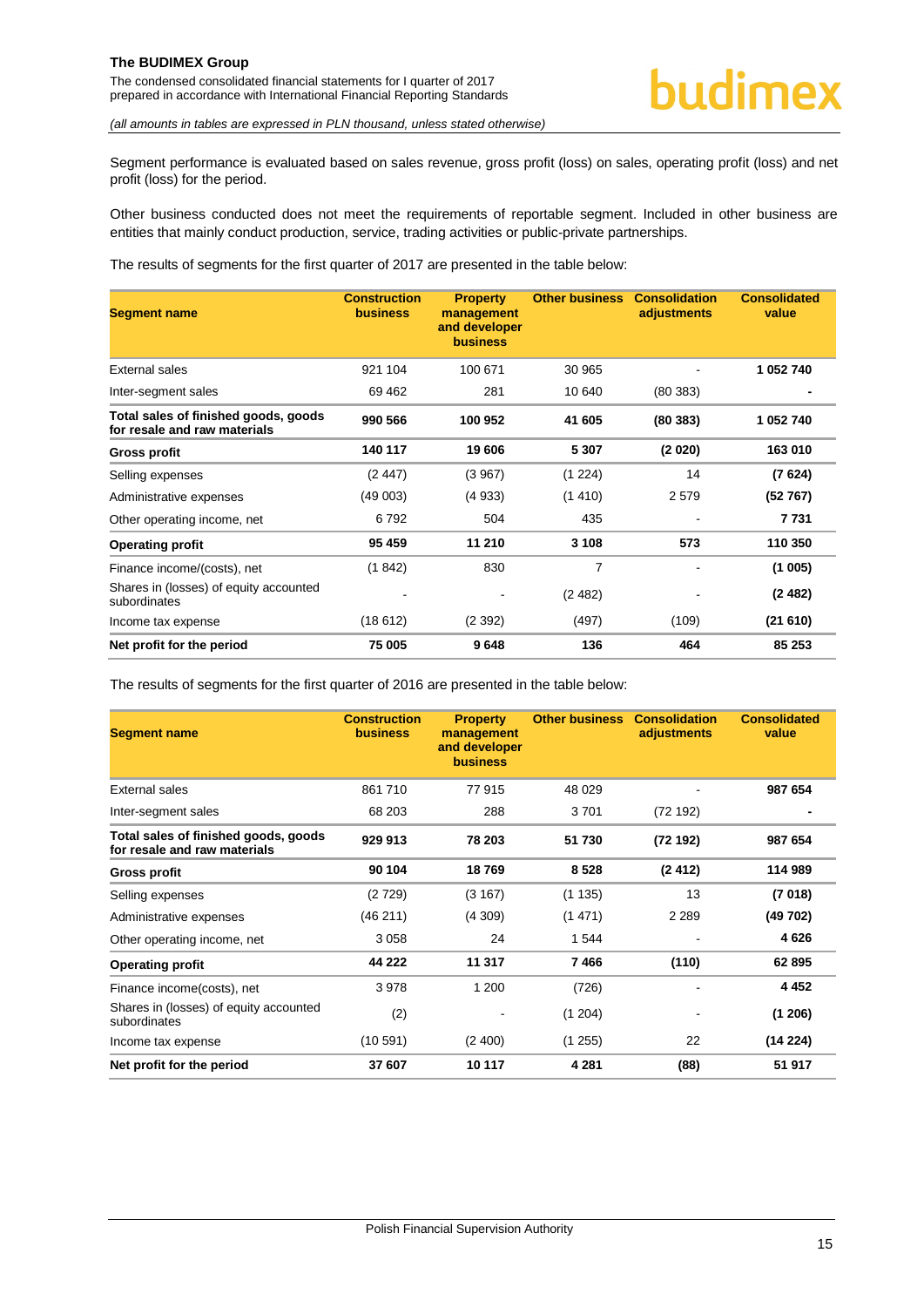#### <span id="page-16-1"></span><span id="page-16-0"></span>**6. Revenue from contracts with customers by categories**

#### **6.1. Revenue by type of product or service**

In the first quarter of 2017 the revenue from contracts with customers by type of product or service was as follows:

| <b>Segment name</b>                                                  | <b>Construction</b><br><b>business</b> | <b>Property</b><br>management<br>and developer<br><b>business</b> | <b>Other business</b> | <b>Consolidation</b><br>adjustments | <b>Consolidated</b><br>value |
|----------------------------------------------------------------------|----------------------------------------|-------------------------------------------------------------------|-----------------------|-------------------------------------|------------------------------|
| Revenue from sale of construction and<br>assembly services           | 969 423                                | $\overline{\phantom{a}}$                                          | 39 088                | (77 753)                            | 930 758                      |
| Revenue from sale of other services                                  | 4748                                   | 910                                                               | 2 1 5 1               | (2630)                              | 5 1 7 9                      |
| Revenue from sale of finished goods                                  | 15 3 94                                | 100 042                                                           | 357                   |                                     | 115 793                      |
| Revenue from sale of goods for resale<br>and raw materials           | 1 0 0 1                                | $\overline{\phantom{a}}$                                          | 9                     | ۰                                   | 1010                         |
| Total sales of finished goods, goods<br>for resale and raw materials | 990 566                                | 100 952                                                           | 41 605                | (80383)                             | 1 052 740                    |

In the first quarter of 2016 the revenue from contracts with customers by type of product or service was as follows:

| <b>Segment name</b>                                                  | <b>Construction</b><br><b>business</b> | <b>Property</b><br>management<br>and developer<br><b>business</b> | <b>Other business</b> | <b>Consolidation</b><br>adjustments | <b>Consolidated</b><br>value |
|----------------------------------------------------------------------|----------------------------------------|-------------------------------------------------------------------|-----------------------|-------------------------------------|------------------------------|
| Revenue from sale of construction and<br>assembly services           | 921 308                                | $\overline{\phantom{a}}$                                          | 49 393                | (69 867)                            | 900 834                      |
| Revenue from sale of other services                                  | 3425                                   | 1 0 5 2                                                           | 2 1 2 1               | (2325)                              | 4 2 7 3                      |
| Revenue from sale of finished goods                                  | 4 2 7 3                                | 77 151                                                            | 101                   | $\,$                                | 81 525                       |
| Revenue from sale of goods for resale<br>and raw materials           | 907                                    |                                                                   | 115                   | $\overline{\phantom{a}}$            | 1022                         |
| Total sales of finished goods, goods<br>for resale and raw materials | 929 913                                | 78 203                                                            | 51 730                | (72192)                             | 987 654                      |

#### <span id="page-16-2"></span>**6.2. Revenue by geographic area**

In the first quarter of 2017 the revenue from contracts with customers by geographic area was as follows:

| <b>Segment name</b>                                                  | <b>Construction</b><br><b>business</b> | <b>Property</b><br>management<br>and developer<br><b>business</b> | <b>Other business</b> | <b>Consolidation</b><br>adjustments | <b>Consolidated</b><br>value |
|----------------------------------------------------------------------|----------------------------------------|-------------------------------------------------------------------|-----------------------|-------------------------------------|------------------------------|
| Poland                                                               | 932 359                                | 100 952                                                           | 40 702                | (80383)                             | 993 630                      |
| Germany                                                              | 47 860                                 | $\blacksquare$                                                    | 88                    | $\,$                                | 47948                        |
| Other EU countries                                                   | 9431                                   | $\blacksquare$                                                    | $\blacksquare$        | $\,$                                | 9431                         |
| Other countries*                                                     | 916                                    | $\blacksquare$                                                    | 815                   | ۰                                   | 1 7 3 1                      |
| Total sales of finished goods, goods<br>for resale and raw materials | 990 566                                | 100 952                                                           | 41 605                | (80383)                             | 1 052 740                    |

*\*other countries include Ukraine and Russia*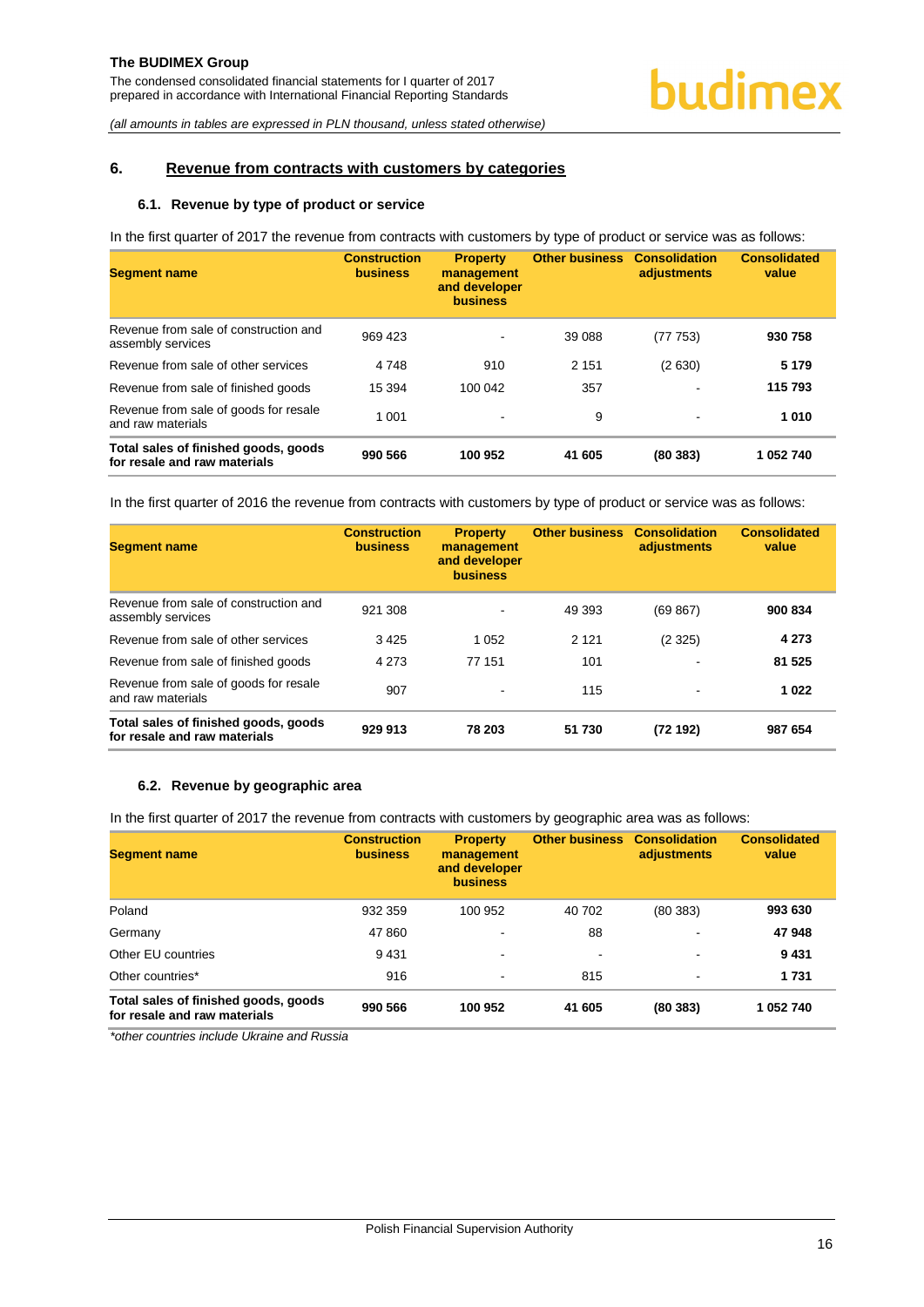The condensed consolidated financial statements for I quarter of 2017 prepared in accordance with International Financial Reporting Standards

*(all amounts in tables are expressed in PLN thousand, unless stated otherwise)*

In the first quarter of 2016 the revenue from contracts with customers by geographic area was as follows:

| <b>Segment name</b>                                                  | <b>Construction</b><br><b>business</b> | <b>Property</b><br>management<br>and developer<br><b>business</b> | <b>Other business</b> | <b>Consolidation</b><br>adjustments | <b>Consolidated</b><br>value |
|----------------------------------------------------------------------|----------------------------------------|-------------------------------------------------------------------|-----------------------|-------------------------------------|------------------------------|
| Poland                                                               | 890 250                                | 78 203                                                            | 51 181                | (72192)                             | 947 442                      |
| Germany                                                              | 37899                                  | $\overline{\phantom{a}}$                                          | ٠                     | $\overline{\phantom{0}}$            | 37899                        |
| Other EU countries                                                   | 352                                    | $\overline{\phantom{a}}$                                          | ۰                     | $\overline{\phantom{0}}$            | 352                          |
| Other countries*                                                     | 1412                                   | $\blacksquare$                                                    | 549                   | $\overline{\phantom{0}}$            | 1961                         |
| Total sales of finished goods, goods<br>for resale and raw materials | 929 913                                | 78 203                                                            | 51 730                | (72192)                             | 987 654                      |

*\*other countries include Ukraine and Russia* 

#### <span id="page-17-0"></span>**6.3. Revenue of the segment "Contruction business" by construction type**

Revenue from contracts with customers of the operating segment "construction business", which is the most significant one in the Group, were additionally split by construction type. The data for the first quarter of 2017 and the first quarter of 2016 was as follows:

| <b>Type of construction</b>                                                                               | Total sales of finished goods, goods for resale and raw materials<br>for a 3-month period ended: |               |  |
|-----------------------------------------------------------------------------------------------------------|--------------------------------------------------------------------------------------------------|---------------|--|
|                                                                                                           | 31 March 2017                                                                                    | 31 March 2016 |  |
| Civil engineering (infrastructure)                                                                        | 400 559                                                                                          | 466 145       |  |
| General construction, of which:                                                                           | 590 007                                                                                          | 463 768       |  |
| - non-residential                                                                                         | 415 901                                                                                          | 312 033       |  |
| - residential                                                                                             | 174 106                                                                                          | 151 735       |  |
| Total sales of finished goods, goods for resale<br>and raw materials - segment "Construction<br>business" | 990 566                                                                                          | 929 913       |  |

#### <span id="page-17-1"></span>**7. Related party transactions**

Transactions with related parties made in the first quarter of 2017 and in the first quarter of 2016 and unsettled balances of receivables and liabilities as at 31 March 2017 and 31 December 2016 are presented in the tables below:

|                                                             |               | <b>Receivables</b> |               | <b>Liabilities</b> |
|-------------------------------------------------------------|---------------|--------------------|---------------|--------------------|
|                                                             | 31 March 2017 | 31 December 2016   | 31 March 2017 | 31 December 2016   |
| Parent Company and related parties<br>(the Ferrovial Group) | 20 638        | 20 472             | 99 723        | 95 843             |
| Jointly-controlled entities                                 | 3544          | 8890               | 740           | 665                |
| Associates                                                  | 304           | 357                | 1 5 3 5       | 1 5 3 7            |
| Other related entities - non-consolidated<br>subsidiaries*  |               |                    | 623           | 623                |
| Other related entities - other*                             | 8             | 7                  | ۰             |                    |
| Other related entities – through key<br>personnel*          |               |                    | ۰             |                    |
| Total settlements with related parties                      | 24 4 94       | 29726              | 102 621       | 98 668             |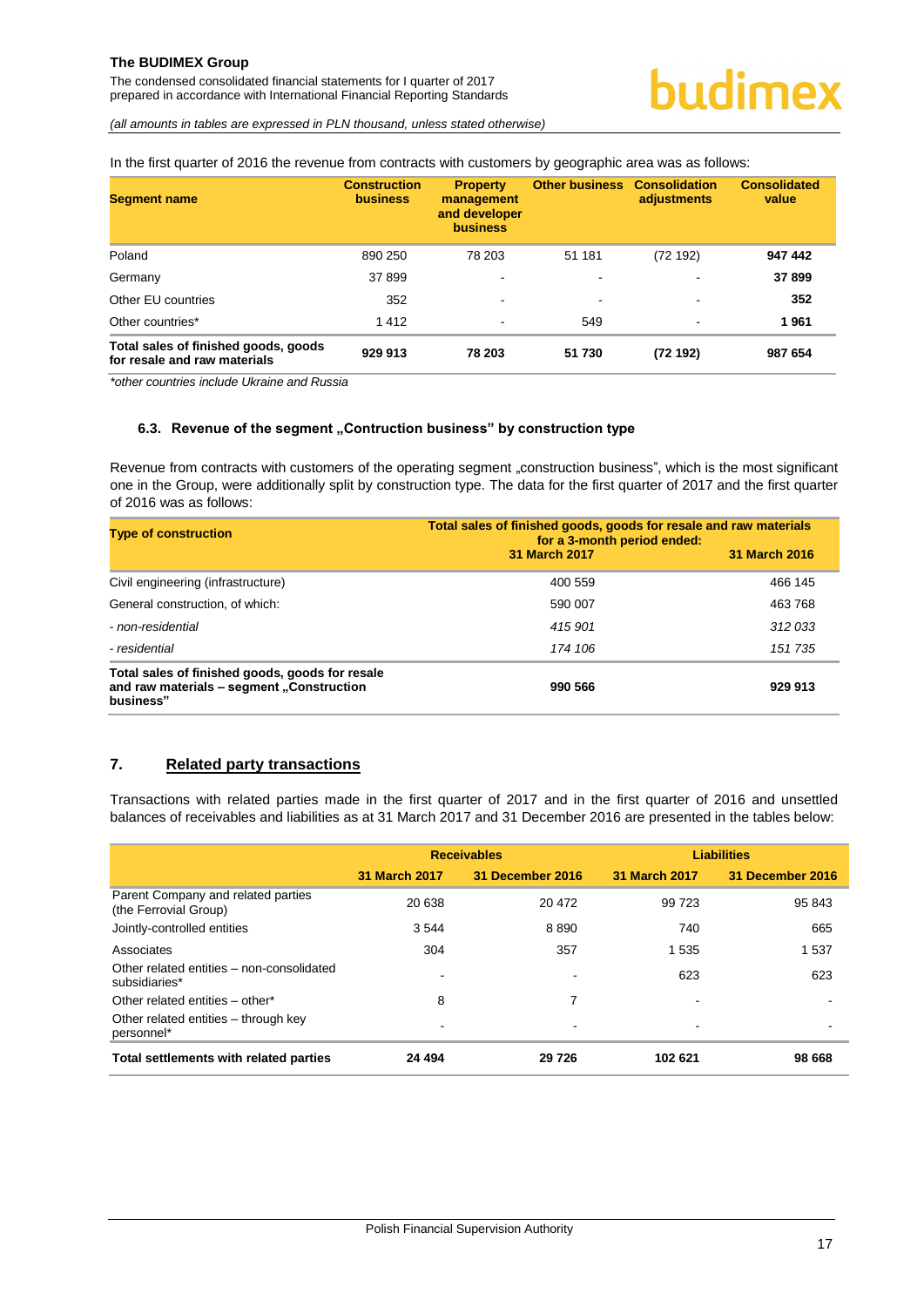The condensed consolidated financial statements for I quarter of 2017 prepared in accordance with International Financial Reporting Standards

*(all amounts in tables are expressed in PLN thousand, unless stated otherwise)*

|                                                             |               | Loans granted / acquired debt securities | Loans taken out / issued debt securities |                  |  |
|-------------------------------------------------------------|---------------|------------------------------------------|------------------------------------------|------------------|--|
|                                                             | 31 March 2017 | 31 December 2016                         | 31 March 2017                            | 31 December 2016 |  |
| Parent Company and related parties<br>(the Ferrovial Group) |               |                                          | 8757                                     | 9 1 6 5          |  |
| Jointly-controlled entities                                 |               |                                          |                                          |                  |  |
| Associates                                                  | 9 1 6 3       | 9 1 6 3                                  |                                          |                  |  |
| Other related entities - non-consolidated<br>subsidiaries*  |               |                                          | -                                        |                  |  |
| Other related entities - other*                             |               |                                          |                                          |                  |  |
| Other related entities – through key<br>personnel*          |               |                                          | -                                        |                  |  |
| Total settlements with related parties                      | 9 1 6 3       | 9 1 6 3                                  | 8757                                     | 9 1 6 5          |  |

|                                                             | Sales of finished goods and services |         | <b>Purchase of finished goods and</b><br><b>services</b> |          |
|-------------------------------------------------------------|--------------------------------------|---------|----------------------------------------------------------|----------|
|                                                             | 3-month period ended 31 March        |         | 3-month period ended 31 March                            |          |
|                                                             | 2017                                 | 2016    | 2017                                                     | 2016     |
| Parent Company and related parties<br>(the Ferrovial Group) | 19                                   | 2 1 1 2 | (11032)                                                  | (12 220) |
| Jointly-controlled entities                                 | 7 0 4 2                              | 87      | (10)                                                     | (89)     |
| Associates                                                  | 321                                  | 170     | (1287)                                                   | (1217)   |
| Other related entities - non-consolidated<br>subsidiaries*  | 60                                   | 60      |                                                          |          |
| Other related entities - other*                             |                                      |         |                                                          |          |
| Other related entities – through key personnel*             |                                      |         |                                                          |          |
| Total transactions with related parties                     | 7442                                 | 2429    | (12329)                                                  | (13526)  |

|                                                             | <b>Finance income</b><br>3-month period ended 31 March |      | <b>Finance costs</b><br>3-month period ended 31 March |      |
|-------------------------------------------------------------|--------------------------------------------------------|------|-------------------------------------------------------|------|
|                                                             | 2017                                                   | 2016 | 2017                                                  | 2016 |
| Parent Company and related parties<br>(the Ferrovial Group) |                                                        |      | (15)                                                  | (18) |
| Jointly-controlled entities                                 |                                                        |      |                                                       |      |
| Associates                                                  | 129                                                    | 57   |                                                       |      |
| Other related entities - non-consolidated<br>subsidiaries*  |                                                        |      |                                                       |      |
| Other related entities - other*                             |                                                        |      |                                                       |      |
| Other related entities - through key personnel*             |                                                        |      |                                                       |      |
| <b>Total transactions with related parties</b>              | 129                                                    | 57   | (15)                                                  | (18) |

\*) Other related parties represent controlled or jointly controlled entities or entities, on which the key management person of the Parent Company or of the subsidiary of the Budimex Group or his close relative exercises significant influence, or has significant number of votes at the shareholders' meeting of this company.

Inter-Group transactions are made on an arm's length basis.

#### <span id="page-18-0"></span>**8. Factors which will affect results achieved by the Group in a period covering at least the next quarter**

The main factors that may affect the financial situation of the Group at least in the next quarter include:

- instability on the financial markets,
- higher demand for subcontractors' services, which might have influence on quality and timeliness of the works performed,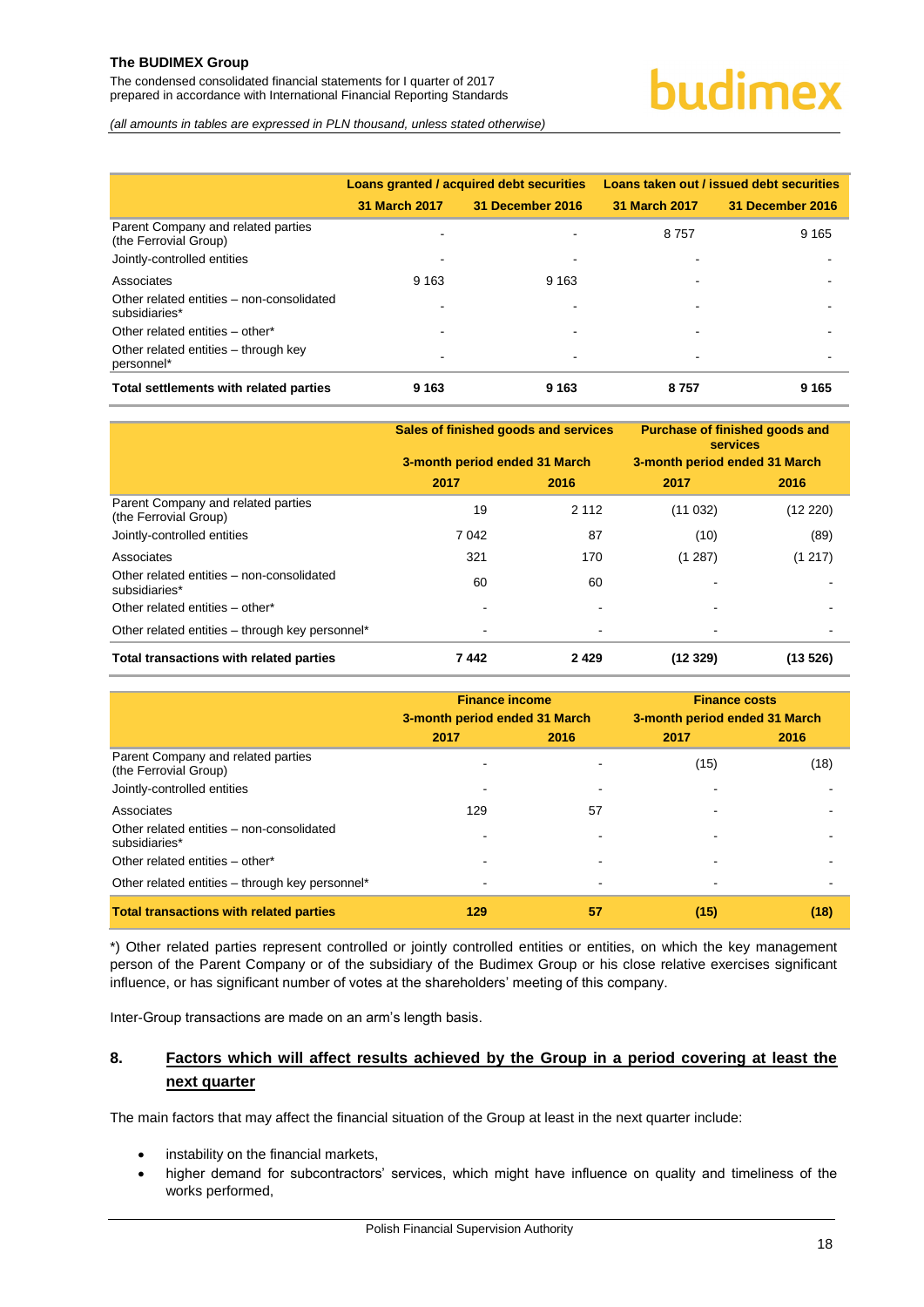The condensed consolidated financial statements for I quarter of 2017 prepared in accordance with International Financial Reporting Standards



*(all amounts in tables are expressed in PLN thousand, unless stated otherwise)*

- fluctuations of exchange rates, which have the impact on the sales revenue, operating costs and result of the valuation and realisation of derivative financial instrument contracts,
- price level of material and construction services affecting the amount of direct costs of realised contracts,
- intensification of actions aimed at recovery of overdue debts, which were provided for and strengthening the operational and financial control in respect of contracts realised,
- results of the pending legal proceedings, described in more detail in note [13](#page-21-0) to these consolidated financial statements,
- availability of qualified employees,
- level of competition in public tenders,
- legislative changes affecting the pace of spending of EU funds and the level of competitiveness of general contractors.

As at 31 March 2017 the backlog was PLN 9 305 283 thousand. The value of contracts signed between January and March 2017 was PLN 1 269 092 thousand. The number of pre-sold apartments in the period from January - March 2017 (without booking) is 392 units.

#### <span id="page-19-0"></span>**9. The main events in the first quarter of 2017 and significant events after 31 March 2017**

In the first quarter of 2017 the Budimex Group companies were notified about the selection of their offer or entered into the following contracts:

#### *Significant contracts:*

| Date of the<br>first current<br>report | <b>Customer</b>                         | <b>Contract value</b>    | <b>Description</b>                                                                                                                                                                                                                                                                                                                                                                                                                                                                                                                                                                                                                                                                                         |
|----------------------------------------|-----------------------------------------|--------------------------|------------------------------------------------------------------------------------------------------------------------------------------------------------------------------------------------------------------------------------------------------------------------------------------------------------------------------------------------------------------------------------------------------------------------------------------------------------------------------------------------------------------------------------------------------------------------------------------------------------------------------------------------------------------------------------------------------------|
| 24.01.2017                             | <b>PKP Polskie Linie</b><br>Kolejowe SA | 216 678<br>$(71\,504)^*$ | Selection of the bid of the consortium of: Budimex SA<br>(consortium partner with 33% of shares), Grupa Strabag<br>Sp. z o.o. (consortium leader with 34% of shares; it<br>consists of the following companies: Strabag Rail GmbH,<br>Strabag Rail a.s., Strabag Általános Építő Kft.), ZUE SA<br>(consortium partner with 33% of shares) for developing<br>a construction and detailed design for executing the LOT B<br>works in the "Design and Construction" formula under the<br>Operational Programme Infrastructure and Environment<br>5.1-3 "Modernization of the railway No 8, Warszawa<br>Okecie - Radom (LOT A, B, F) section - Stage II" project.<br>The contract was signed on 11 April 2017. |
| 13.02.2017                             | <b>PKP Polskie Linie</b><br>Kolejowe SA | 560 012<br>(184 804)     | Selection of the bid of the consortium of Budimex SA<br>(consortium partner, 33%), ZUE SA and Strabag Group<br>companies (Strabag Sp. z o.o., Strabag Rail A.S., Strabag<br>Rail GmbH, Strabag Altálanos Epitó Kft) for the<br>performance of civil works in LCS Kutno - Zychlin-Barłogi<br>section under project named "Works on the E20 railway<br>line at the Warszawa $-$ Poznań section $-$ other works,<br>Sochaczew - Swarzędz section" implemented under the<br>Connecting Facility Europe (CEF) EU financial instrument.<br>The contract was signed on 5 April 2017.                                                                                                                              |
| 17.02.2017                             | <b>PKP Polskie Linie</b><br>Kolejowe SA | 159 700<br>$(54298)^{*}$ | Signature of the contract for the design and construction<br>works for the "Works on the ring road in Warsaw<br>(Warszawa Gołąbki/Warszawa Zachodnia – Warszawa<br>Gdańska section)" project by the consortium of Budimex<br>SA (consortium leader, 34%), ZUE SA (consortium partner<br>33%) and Strabag Group companies (consortium partner<br>33%, including: Strabag Sp. z o.o., Strabag Rail A.S.,<br>Strabag Rail GmbH, Strabag Altálanos Épitó Kft).                                                                                                                                                                                                                                                 |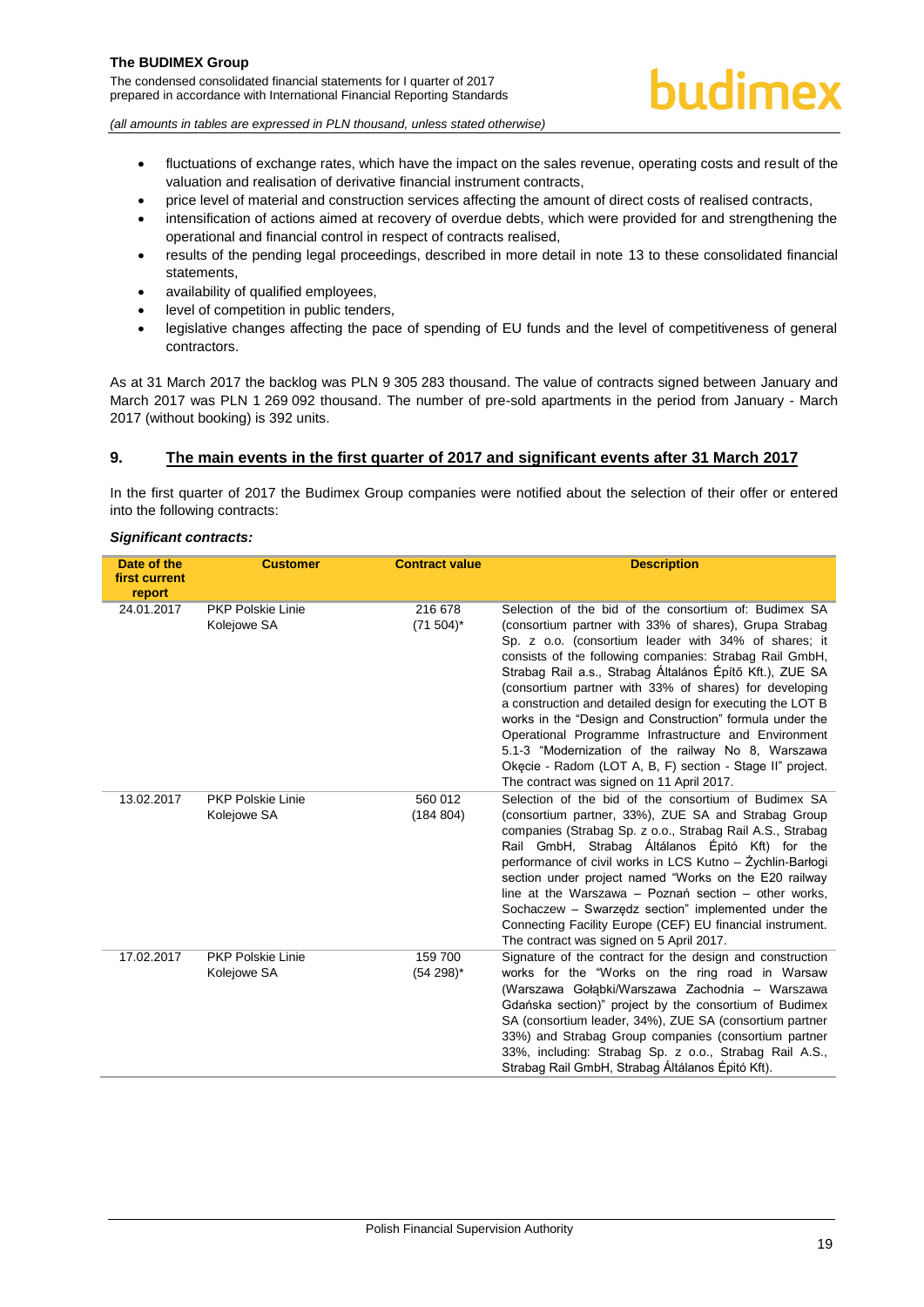The condensed consolidated financial statements for I quarter of 2017 prepared in accordance with International Financial Reporting Standards

### budimex

*(all amounts in tables are expressed in PLN thousand, unless stated otherwise)*

| Date of the<br>first current<br>report | <b>Customer</b>                         | <b>Contract value</b>                      | <b>Description</b>                                                                                                                                                                                                                                                                                                                                                                                                                                                                                                                                                                            |
|----------------------------------------|-----------------------------------------|--------------------------------------------|-----------------------------------------------------------------------------------------------------------------------------------------------------------------------------------------------------------------------------------------------------------------------------------------------------------------------------------------------------------------------------------------------------------------------------------------------------------------------------------------------------------------------------------------------------------------------------------------------|
| 10.03.2017                             | <b>PKP Polskie Linie</b><br>Kolejowe SA | 389 624                                    | Selection of the bid from the consortium of Budimex<br>Budownictwo Sp. z o.o. (a wholly owned subsidiary of<br>Budimex SA) - the leader of the consortium with the share<br>of 95% and Ferrovial Agroman SA - the consortium<br>partner with the share of 5% for the execution of the works<br>on the railway line No 7 Warszawa Wschodnia Osobowa -<br>Dorohusk, along the section Warszawa-Otwock-Deblin-<br>Lublin Phase $I - in$ the scope of a partial order A $-$<br>execution of the modernisation on the railway line No 7<br>along the Otwock-Pilawa section in km 26.050-km 55.600. |
| 10.03.2017                             | <b>PKP Polskie Linie</b><br>Kolejowe SA | 597 411<br>$(268 835)^*$                   | Selection of the bid from the consortium of Mostostal<br>Kraków (a wholly subsidiary of Budimex SA) – the leader<br>of the consortium with the share of 45%, PKP Energetyka<br>SA - partner and Schweerbau GmbH & Co.KG<br>Bauunternehmen, for the execution of the works on the<br>railway line No 7 Warszawa Wschodnia Osobowa -<br>Dorohusk, along the section Warszawa-Otwock-Deblin-<br>Lublin Phase $I - in$ the scope of a partial order $B -$<br>execution of the modernisation on the railway line No 7<br>along the Otwock-Lublin section in km 55.600-km 107.283.                  |
| 17.03.2017                             | Trasa Łagiewnicka SA                    | 652 194                                    | Signature of the contract for the construction of Trasa<br>Łagiewnicka in Kraków from the intersection of ul. Grota -<br>Roweckiego to the intersection of ul. Beskidzka and<br>ul. Halszki, along with the construction of the tram line<br>section by the consortium of Budimex SA (the leader - the<br>share of 95%) and Ferrovial Agroman SA (the partner with<br>the share of 5%).                                                                                                                                                                                                       |
| 10.04.2017                             | Asbud Centrum Sp. z o.o.                | 185 061<br>(total value of<br>3 contracts) | Budimex SA concluded another 2 contracts with Asbud<br>Group companies within the past 12 months. The contracts<br>concern construction of residential buildings at 28<br>Karolkowa street in Warsaw.                                                                                                                                                                                                                                                                                                                                                                                         |

\* share of the Budimex Group

#### <span id="page-20-0"></span>**10. Issue, redemption and repayment of debt and equity securities**

In the first quarter of 2017 Budimex SA and Group companies did not issue, redeem or repay debt or equity securities.

#### <span id="page-20-1"></span>**11. The Management Board's position on the feasibility of results stated in the financial forecasts published earlier for the year in view of the financial results presented in the quarterly report in relation to the projected results**

Budimex SA did not publish any forecasts.

#### <span id="page-20-2"></span>**12. Statement of ownership of shares of Budimex SA or rights to such shares (options) held by the managing or supervisory persons of Budimex SA as at the date of publication of this report together with indication of changes in the ownership in the I quarter of 2017**

As at the date of publication of the report members of the Management Board and Supervisory Board of Budimex SA held the following number of shares:

| Marcin Wegłowski  | (Management Board member)           | 2 830 shares |
|-------------------|-------------------------------------|--------------|
| Marek Michałowski | (chairman of the Supervisory Board) | 3 900 shares |

Above mentioned members of the Management Board and Supervisory Board do not own share options of the company. As at the date of publication of this report other managing and supervisory persons of Budimex SA do not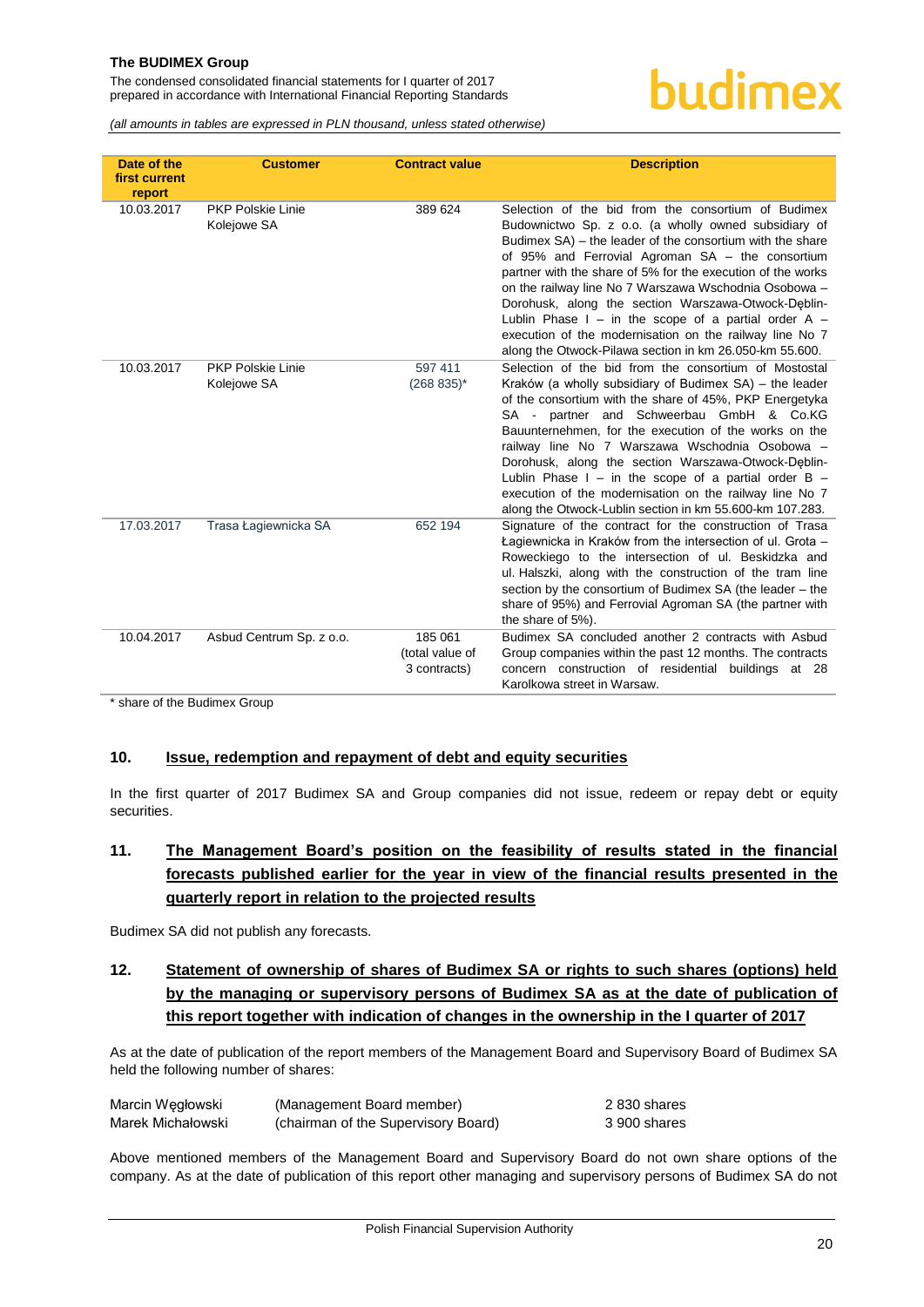hold its shares or share options. There was no change in the status of ownership from the date of publication of the annual report for the year 2016, i.e. 21 March 2017.

#### <span id="page-21-0"></span>**13. Proceedings pending as at 31 March 2017 before court, competent arbitration body or any public administration authority**

The total value of legal proceedings in progress in respect of liabilities and receivables as at 31 March 2017 was PLN 1 017 841 thousand. Excess of the value of proceedings against Group companies over proceedings relating to claims of Group companies amounted to PLN 744 667 thousand.

In accordance with information in the possession of Budimex SA, the total value of legal proceedings in progress in respect of liabilities of Budimex SA and its subsidiaries as at 31 March 2017 was PLN 881 254 thousand. These proceedings involve the Group companies' operating activity.

The proceedings in the highest value case concern a lawsuit filed on 7 December 2016 by the General Directorate for National Roads and Motorways ("GDDKiA") against a consortium involving Budimex – Dromex SA (in 2009, this company merged with Budimex SA) (the "Consortium"). The GDDKiA seeks an order from the District Court in Warsaw to pay its claims jointly and severally by the three defendants – members of the Consortium. The lawsuit relates to the public tender procedure, completed in 2009, for the construction of the S8 route, section Piotrków Trybunalski – Rawa Mazowiecka, in which the Consortium did not succeed. The GDDKiA claims that the Consortium used the prohibited "concerted practice" "by replacing autonomous economic decisions with the arrangements between competitors who participated in one public tender". The GDDKiA claims that as a result of this offense the public order under said tender was realised at a price considerably higher than that could hypothetically be paid, had no concerted practice restricting competition occurred. The value of the claim is PLN 539 957 thousand, increased by interest accrued from 17 July 2009.

The analysis of the GDDKiA's claim shows that the main evidence in this civil lawsuit are the evidence used in previous criminal proceedings, to which Budimex SA was not a party or participant. The acquittal in said criminal proceedings was granted in two court instances. The courts of two instances admitted that witness evidence and defendants explanations did not confirm entering into an arrangement and distorting competition to the detriment of the institution, the GDDKiA, for which the tender procedure was carried out. In the criminal procedure, a cassation appeal was filed with the Supreme Court. On 18 January 2017, the Supreme Court considered the cassation appeal as unfounded in its entirety, and ruled, in particular, that there was no price collusion or bid rigging involving representatives of Budimex Dromex SA.

On 31 January 2017 Budimex SA filed an answer to the lawsuit, but on 15 March 2017 it was informed that the proceedings would be discontinued because GDDKiA withdrew the lawsuit. The decision on discontinuance of the proceedings is not legally valid. In the coming days following the publication of this report the verdict is expected to become final and valid.

The proceedings in the second highest value case are pending before the Court of Arbitration at the Polish Chamber of Commerce in Warsaw, which involve the consortium members: Ferrovial Agroman SA, Budimex SA and Estudio Lamela S.L. (the FBL Consortium) and Przedsiębiorstwo Państwowe "Porty Lotnicze" (PPL). The litigation is the result of PPL serving a notice rescinding the contract for the development and modernization of Terminal 2 of the Warsaw Chopin Airport.

Initially, the proceedings related solely to the claim filed on 24 January 2008 by the FBL Consortium, in relation to bank guarantees realised by PPL groundlessly, which were given as a performance bond for a total amount of PLN 54 382 thousand. That case was finally resolved by a judgment of the Court of Appeal in Warsaw of 23 August 2012. The total value of the awarded claim and the amount of statutory interest for late payment was PLN 87 920 thousand (the amount attributable to Budimex SA was PLN 35 168 thousand, of which PLN 21 612 thousand as reimbursement of the performance bond). The court enforcement officer transferred that amount to the bank account of Budimex SA on 28 September 2012. After the cassation appeal of PPL was dismissed by the Supreme Court, the enforcement proceedings became final and PPL cannot submit now any further claims against the FBL Consortium regarding reimbursement of the amounts adjudicated in the partial judgment.

In the course of the proceedings before the Court of Arbitration, PPL filed a counter-claim of a total amount of PLN 135 719 thousand, covering claims for the redress of damage, including lost benefits, return of unjust enrichment and liquidated damages. On 31 July and 26 October 2009, PPL filed to the Court of Arbitration further written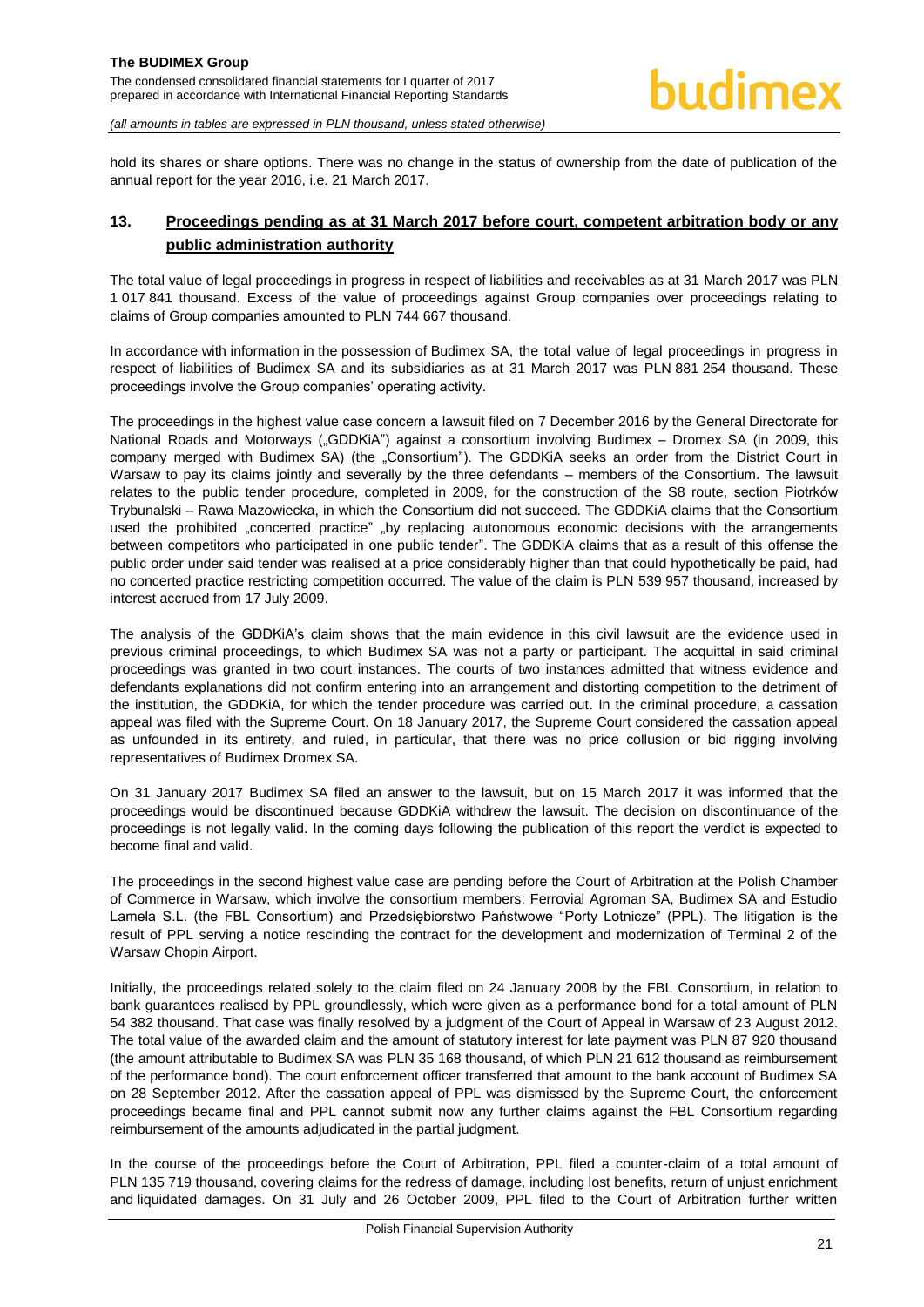statements of claim including extension of the counter-claim, changing the original amount of counter-claim from PLN 135 719 thousand to PLN 280 894 thousand. As a result of subsequent procedural steps, in August 2012, the PPL's claim was raised to PLN 298 892 thousand. According to the value of the shares set forth in the consortium agreement, the risk allocated to Budimex SA does not exceed the total of PLN 119 556 thousand.

According to Budimex SA, all claims under the PPL's counter-suit are groundless. Consequently, on 21 October 2008, the FBL Consortium filed a response to the counter-claim, which contained a motion to dismiss the action in its entirety, and hence the statement on the groundlessness of PPL's claims. Until now, during several hearings, the court has examined all witnesses for the claimant and the counter-claimant with respect to the circumstances included in PPL's counter-claim. The evidence from an expert opinion is the last to be considered with respect to this part of the dispute. This, however, may be done only after the Court has completed the hearing of evidence concerning filed claims. The findings presented in the expert opinion on the claims of the FBL Consortium will affect the scope of claims of PPL and, consequently, the scope of evidence taken in order to prove them.

Regardless of the PPL's counter-claim and in accordance with former announcements, on 27 February 2009 the FBL Consortium submitted a statement of claim including an extension of the main claim by the amount of PLN 216 458 thousand, covering: remuneration for the works performed, but not paid by the Investor, remuneration for additional works, and reimbursement for the retained amounts and interest on late payments. Under the consortium contract, the share of Budimex SA in this claim amounts to PLN 86 583 thousand.

On 27 May 2010, the Court of Arbitration issued a decision under which the evidence from the expert's opinion evaluating reasonableness of the PPL claims was accepted (except for any amounts sought at that stage). The expert appointed by the Court of Arbitration, the BS Consulting Group, started to work at the end of 2010. To date, there have been several meetings with proxies of parties and the expert and there was an inspection of the airport objects with the participation of the aforementioned expert in March 2011. Technical opinion prepared by the expert, that was delivered to proxies of both parties on 29 July 2011, represented the result of his work. The parties submitted comments, remarks and detailed questions to the opinion prepared by the expert. Upon taking these into consideration, the expert prepared his final supplementary opinion at the end of March 2012. The assessment presented in the opinion was favourable to the FBL Consortium as it, among other things, confirmed that the FBL Consortium was entitled to postpone the work completion deadline.

Due to completion by the expert of work on the validity of PPL's claims, the Court ordered both parties to present final calculations of their claims, while taking into account the expert's views expressed in the opinion. As a result, PPL extended the claim as stated above to PLN 298 892 thousand, and the value of the FBL Consortium's claim remained unchanged.

Pursuant to a decision of the Court of Arbitration dated 28 January 2013 and based on a site inspection performed in July 2013, the expert, i.e. the BS Consulting Group, was to draft an opinion – an assessment of the value of claims submitted by the FBL Consortium in the extended claim by the end of October 2013. Due to the fact that the expert did not prepare this opinion to a set deadline, the Court of Arbitration, during the hearing on 20 December 2013, decided to appoint another court expert. In 2015, the final scope of the opinion was determined as well as the composition of a new team of experts. Consequently, only in October 2016, the parties received an opinion on the Consortium's claims prepared by the new team of experts. This opinion proves that the experts considered, in principle, all claims of the Consortium, which account for the majority of the amount of the claim. Nevertheless, in the opinion of the Consortium, the amount of claim recognised by experts is still underestimated because it does not account for all claims that were filed. During recent court hearings, the parties submitted their views to the Panel of Arbitrators, who will decide in the near future whether or not to order a supplementary opinion.

The Management Board is of the opinion that the final judgement of the Court of Arbitration will be favourable to the FBL Consortium.

On 16 December 2010, Tomasz Ryskalok and Rafał Ryskalok, conducting business activity as a civil law partnership under the name Cerrys S.C., with its registered office in Wykroty, filed a lawsuit against Budimex SA for payment of a contractual penalty for delay in the removal of defects identified during the warranty period. The lawsuit concerns the construction of a concrete plant in line with the agreement concluded on 19 May 2003 with the value of the agreement amounting to PLN 4 189 thousand. The initial value of the subject matter of litigation is PLN 90 000 thousand including statutory interest calculated from 19 October 2006 until the day of payment. In the opinion of Budimex SA, the claim constituting the subject matter of litigation is unfounded as there is no basis, either formal or factual, for considering it (the deadline for submitting the claims in question expired, the limit concerning contractual penalties -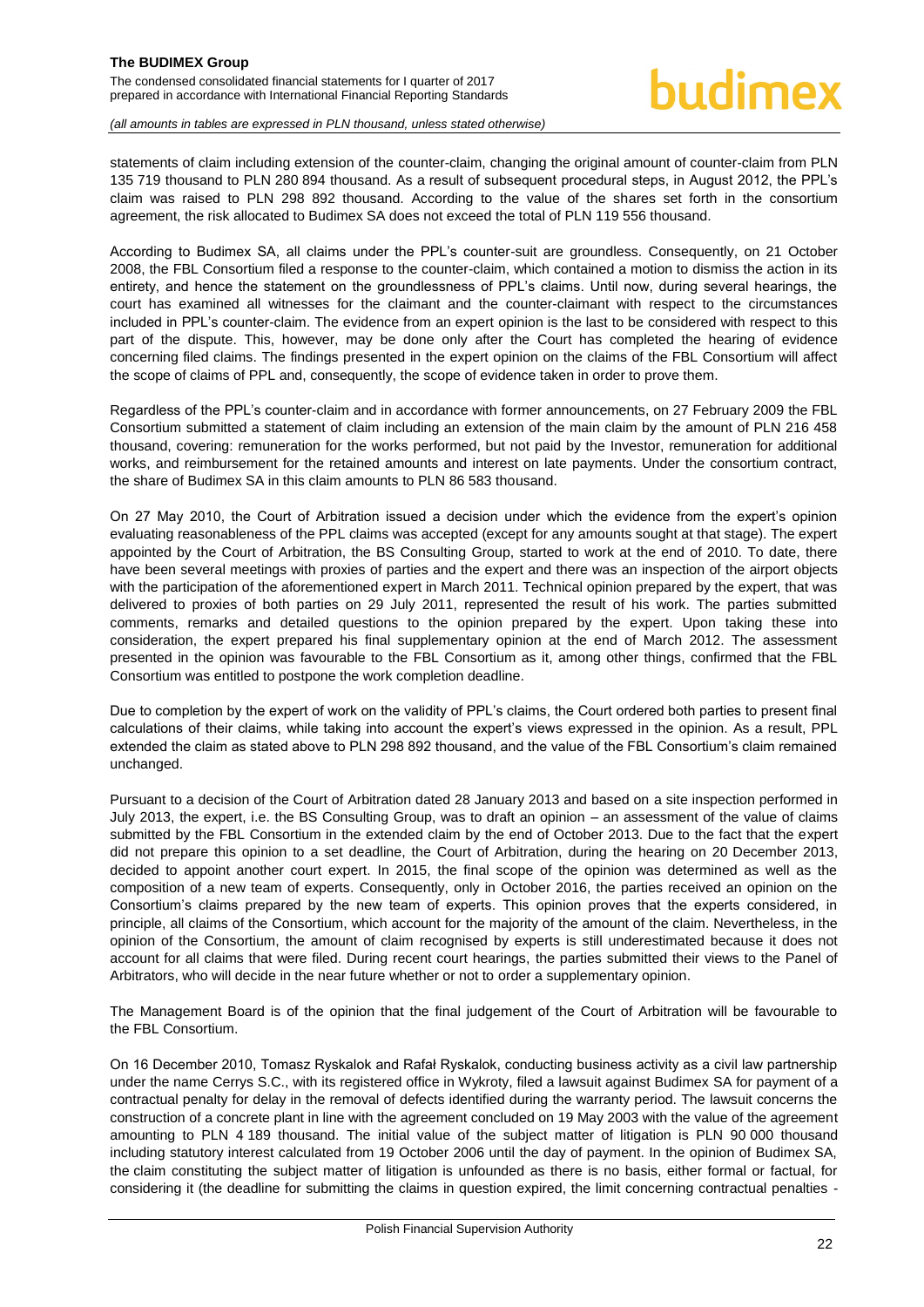## hudimex

*(all amounts in tables are expressed in PLN thousand, unless stated otherwise)*

i.e. up to 15 per cent of the value of the agreement - has not been taken into account, and the defect is not material). To date, several court hearings took place during which witnesses for the claimant and defendant were examined. Having heard the parties, on 19 December 2013, the Court issued a decision under which the evidence from the expert's opinion was accepted in order to determine reasonableness and the amount of the PPL's claim. The inspection of the facility was carried out in June 2014. In October 2014, the court delivered the opinion of the construction expert. At the request of Budimex, the court ordered preparation of a supplementary opinion, to which the parties submitted their objections. Despite oral explanations provided by expert during the course of court hearing in November 2015, a request was filed for another supplementary opinion. In July 2016, the Court obligated the expert to draft another supplementary opinion, and the opinion was duly delivered to the parties in October 2016. On 17 November 2016, the claim was extended by the amount of PLN 57 266 thousand i.e. to the total amount of PLN 147 266 thousand. A response of Budimex SA was filed to the extended claim with the request for claim dismissal on the grounds of claim extension inadmissibility, unjustified claim demand and the expiry of the statute of limitations for the claim. At the hearing on 31 March 2017 the Court reached a verdict in which it entirely dismissed the claim and ordered to return the proceeding costs to Budimex SA. The verdict is legally invalid.

Another material in value legal proceedings relate to the claim filed on 5 March 2008 by Miejskie Wodociągi i Kanalizacja w Bydgoszczy Sp. z o.o. requesting that the amount of PLN 25 252 thousand be awarded jointly and severally against the consortium to which the Budimex SA and Budimex Dromex SA belonged. The claim relates to the replacement of contractor costs incurred by the investor when the consortium rescinded the contract. The share of the companies in the consortium was 90%, therefore the value of the claim for which Budimex SA is presently liable is PLN 22 727 thousand. The court ended examination of witnesses of both parties, then heard the parties, and on 6 February 2014 accepted the evidence from the construction expert opinion with regard, inter alia, to the assessment of quality and value of works completed by the defendant, the scope and completeness of works to be performed as well as the value of corrections. The expert drafted an opinion which the defendant considers to be in its favour. This assessment is confirmed by the actions of the claimant who submitted a request for appointment of a new expert. The court did not consider the request of the claimant in this matter and allowed to include in the court protocol only oral supplementary opinion of the expert, which was duly provided during the court hearing on 21 April 2015. The claimant filed another request for appointment of a new expert; this request was rejected by the court during the hearing in December 2015. At the same time, the court allowed preparation of a supplementary opinion, which was delivered to the parties in June 2016. With respect to the contents of this new supplementary opinion, the defendant upheld his current standpoint presented for the main opinion, which he assessed as favourable. Instead, the claimant requested yet another expert opinion. Currently, the parties are awaiting a court decision regarding the validity and possible scope of the opinion.

As at the date of this report the final outcome of the remaining proceedings is not known.

<span id="page-23-0"></span>The total value of legal proceedings pending in respect of claims of Budimex SA and its subsidiaries amounted to PLN 136 587 thousand as at 31 March 2017. The proceedings relate mainly to the recovery of overdue receivables from business partners and to additional claims in respect of the construction work performed. As at the date of this report, the final outcome of the proceedings is not known.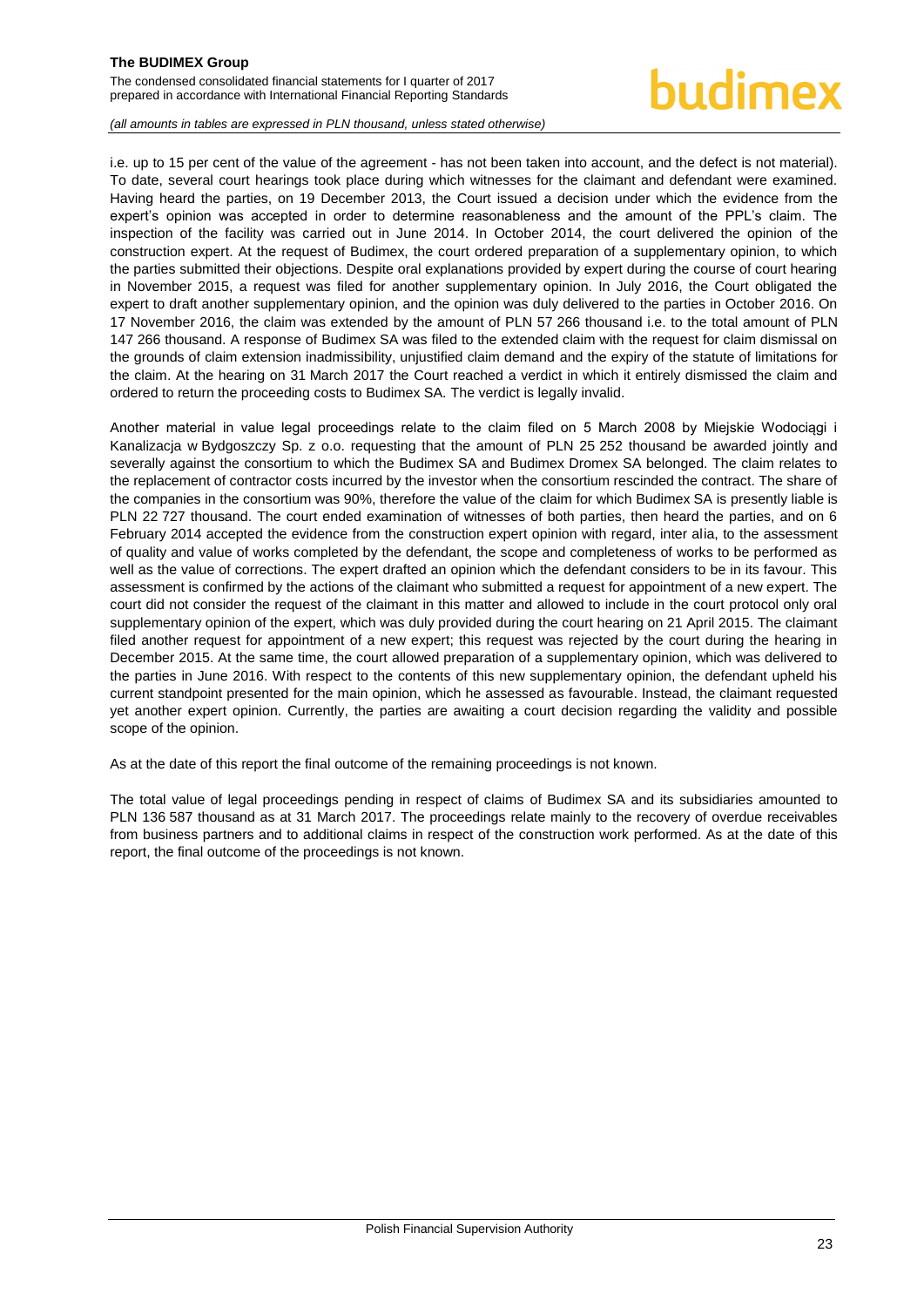#### **13. Contingent assets and contingent liabilities**

|                                                | <b>31 March 2017</b> | 31 December 2016 |
|------------------------------------------------|----------------------|------------------|
| <b>Contingent assets</b>                       |                      |                  |
| From related parties, of which:                |                      |                  |
| - guarantees and sureties received             |                      |                  |
| - bills of exchange received as security       |                      |                  |
| From related parties, total                    |                      |                  |
| <b>From other entities</b>                     |                      |                  |
| - guarantees and sureties received             | 469 689              | 475 101          |
| - bills of exchange received as security       | 12 104               | 12 373           |
| From other entities, total                     | 481793               | 487 474          |
| Other contingent assets                        | 36 117               | 16 117           |
| <b>Total contingent assets</b>                 | 517910               | 503 591          |
| <b>Contingent liabilities</b>                  |                      |                  |
| To related parties, of which:                  |                      |                  |
| - quarantees and sureties issued               | 2828                 | 5 0 3 7          |
| - bills of exchange issued as performance bond |                      |                  |
| To related parties, total                      | 2828                 | 5 0 3 7          |
| To other entities, of which:                   |                      |                  |
| - quarantees and sureties issued               | 3 135 767            | 3 0 28 1 56      |
| - bills of exchange issued as performance bond | 2845                 | 2695             |
| To other entities, total                       | 3 138 612            | 3 030 851        |
| <b>Other contingent liabilities</b>            | 134 192              | 133 554          |
| <b>Total contingent liabilities</b>            | 3 275 632            | 3 169 442        |
| <b>Total contingent items</b>                  | (2757722)            | (2665851)        |

Contingent assets represent guarantees issued by banks and other financial institutions to the companies of the Budimex Group as security for the potential claims the Group may file against its business partners in respect of the construction contracts in progress.

Contingent liabilities represent guarantees and sureties issued by banks to business partners of the Group as security for the potential claims they may be filed against the Group in respect of the construction contracts in progress. Banks are entitled to recourse the underlying claims to Group companies. Guarantees issued to the Group's customers represent an alternative, to the retentions held, method of securing potential claims of customers.

The bills of exchange issued represent a security for the settlement of liabilities towards the strategic suppliers of the Group, while the bills of exchange received and recognized under contingent assets represent security for the repayment by the Group customers of the amounts due to the Group.

Other contingent liabilities include among others voluntary acceptance of enforcement constituting a security of payment up to the amount of PLN 134 192 thousand due and payable in the case of improper performance of obligations by Budimex SA under the acquisition agreement concerning shares of Przedsiębiorstwo Napraw Infrastruktury Sp. z o.o.